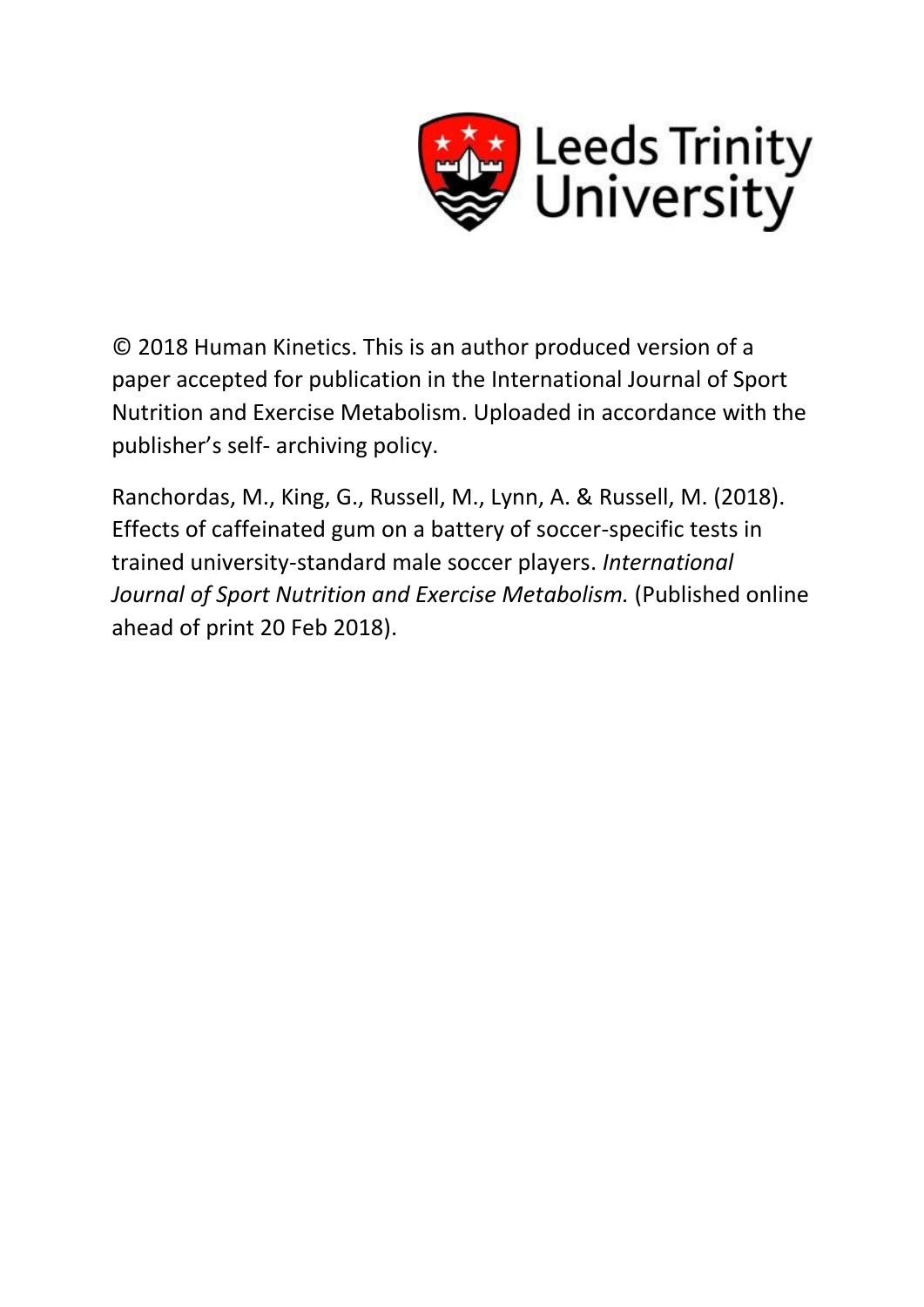## **Title:**

**Effects of caffeinated gum on a battery of soccer-specific tests in trained university-standard male soccer players**

**Submission type: Original investigation** 

# **Authors:**

Mayur K. Ranchordas<sup>1</sup>, George King<sup>1</sup>, Mitchell Russell<sup>1</sup>, Anthony Lynn<sup>2</sup>, and Mark Russell<sup>3</sup>

<sup>1</sup> Academy of Sport and Physical Acitivty, Sheffield Hallam University, Sheffield, S10 2BP, UK.

2 Food Group, Sheffield Business School, Sheffield Hallam University, Sheffield, S1 1WB, UK.

<sup>3</sup> School of Social and Health Sciences, Leeds Trinity University, Horsforth, Leeds, LS18 5HD, UK.

Corresponding Author: Dr Mayur K. Ranchordas, Academy of Sport and Physical Acitivty, Sheffield Hallam University, S10 2BP, UK.

Email: [m.ranchordas@shu.ac.uk](mailto:m.ranchordas@shu.ac.uk)

**Running head:** Effect of caffeinated gum on a battery of soccer-specific tests

**Abstract Word Count:** 234 words

**Text Only Word Count**: 2999 words

Number of Tables: 0

Number of Figures: 2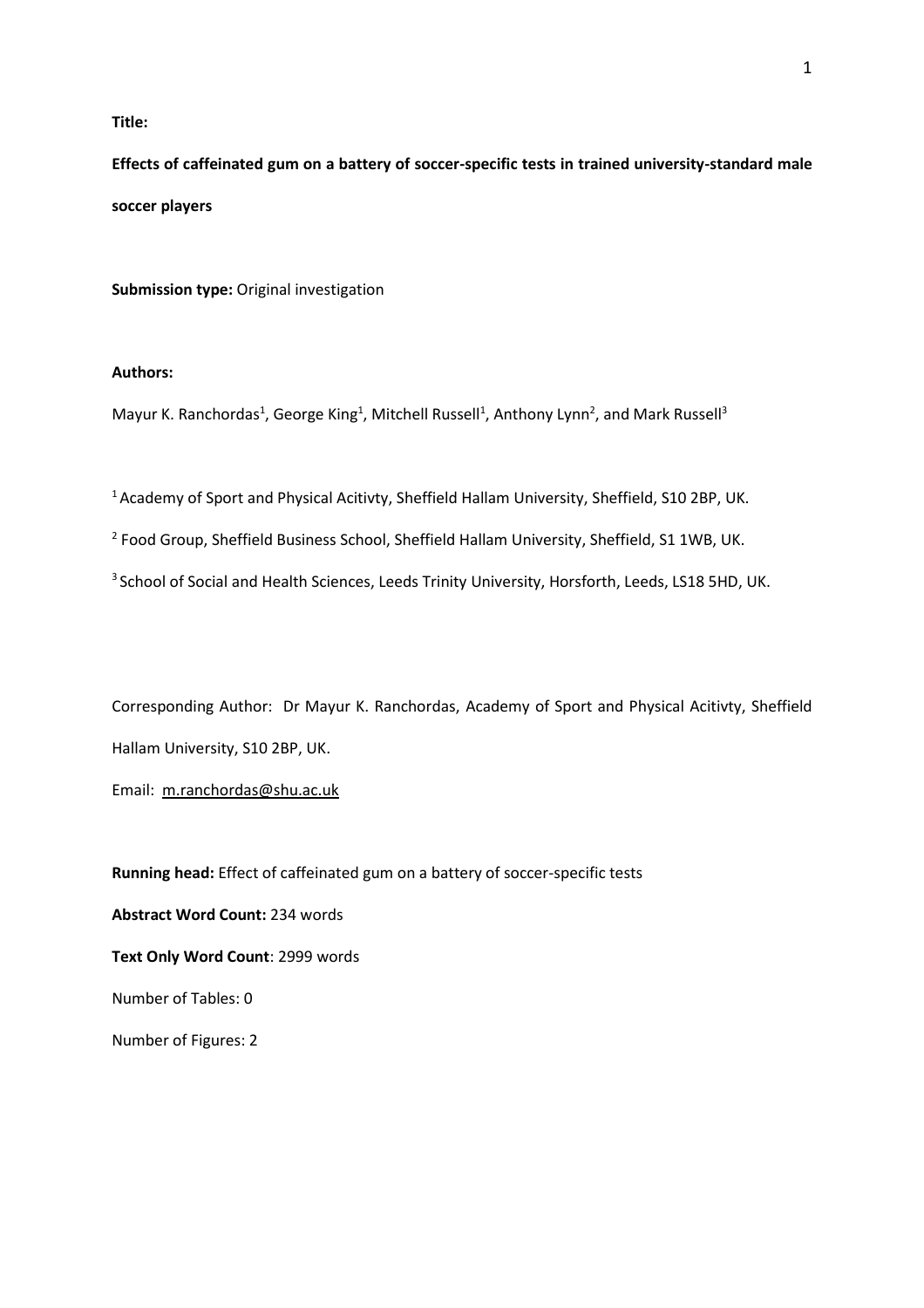#### **Abstract**

 The purpose of this study was to determine whether caffeinated gum influenced performance in a battery of soccer-specific tests used in the assessment of performance in soccer players.

 In a double blind, randomised, cross-over design, ten male university-standard soccer players (age 5 19  $\pm$  1 y, stature 1.80  $\pm$  0.10 m, body mass 75.5  $\pm$  4.8 kg) masticated a caffeinated (200 mg; caffeine) or control (0 mg; placebo) gum on two separate occasions. After a standardised warm-up, gum was chewed for 5 min and subsequently expectorated 5 min before players performed a maximal countermovement jump, a 20 m sprint test and the Yo-Yo intermittent recovery test level 1 (Yo- YoIR1). Performance on 20 m sprints were not different between trials (caffeine: 3.2 ± 0.3 s, placebo:  $3.1 \pm 0.3$  s;  $p = 0.567$ ; small effect size:  $d = 0.33$ ), but caffeine did allow players to cover 2.0% more distance during Yo-YoIR1 (caffeine: 1754 ± 156 m, placebo: 1719 ± 139 m; *p* = 0.016; small effect size: *d = 0.24*) and increase maximal countermovement jump height by 2.2% (caffeine: 47.1 ± 3.4 cm, placebo: 46.1 ± 3.2 cm; *p* = 0.008; small effect size: *d* = 0.30). Performance on selected physical tests (Yo-YoIR1 and countermovement jump) was improved by the chewing of caffeinated gum in the immediate period before testing in university-standard soccer players but the sizes of such effects were small. Such findings may have implications for the recommendations made to soccer players about to engage with subsequent exercise performance.

Key words: caffeine, gum, soccer, exercise performance, power, speed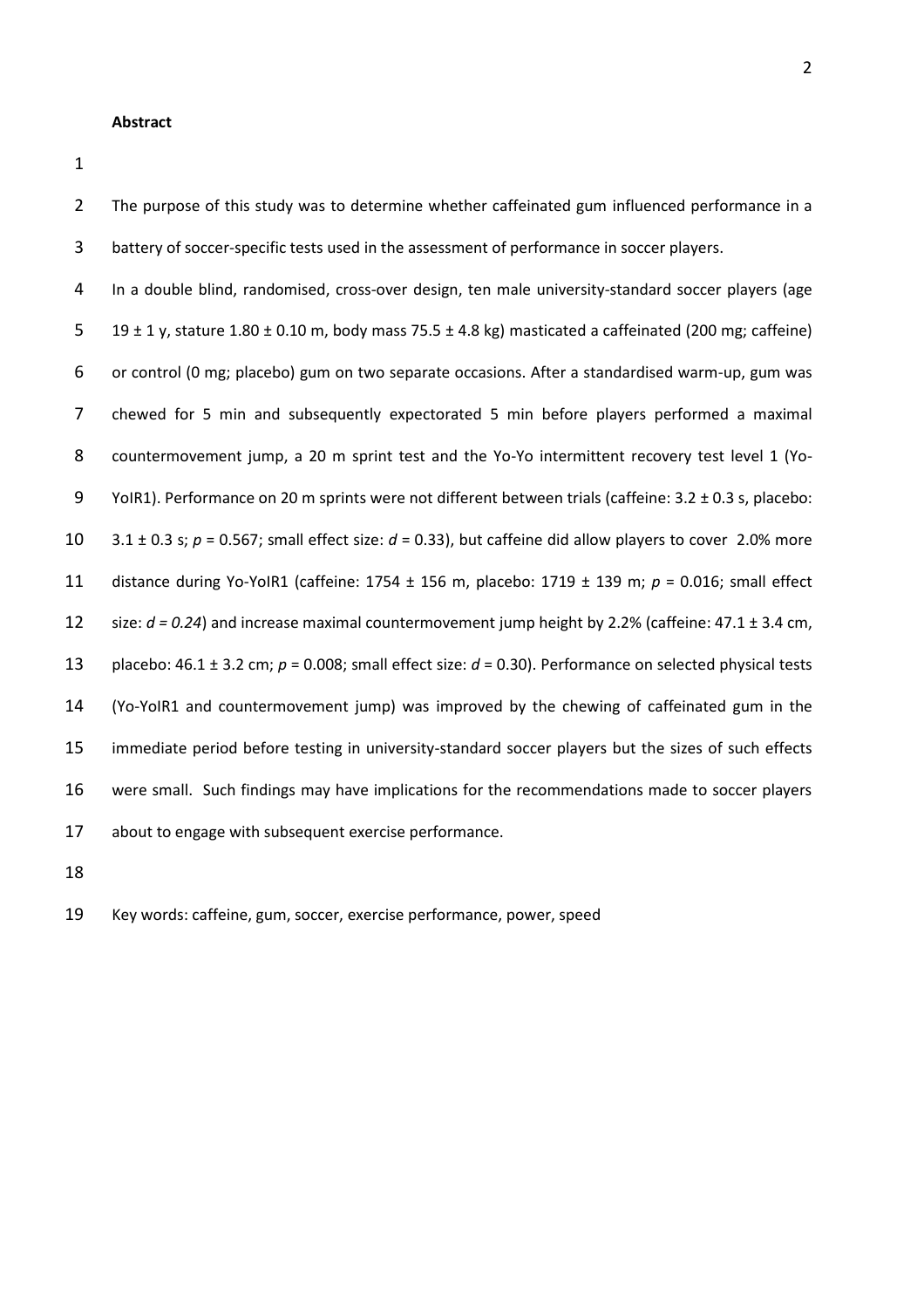## **Introduction**

21 The prevalence of caffeine (1, 3, 7-trimethylxanthine;  $C_8 H_{10} N_4 O_2$ ) usage within elite sport is high, with 75% of athletes having reported its use prior to and/or during competition (Del Coso, 23 Muñoz, & Muñoz-Guerra, 2011). The ergogenicity of moderate caffeine doses (i.e., up to 3 mg·kg<sup>-1</sup> of body mass [BM]) is well supported in athletic populations as numerous studies have shown that caffeine can enhance performance of endurance (Ganio, Klau, Casa, Armstrong, & Maresh, 2009), strength (Timmins & Saunders, 2014), power (Del Coso et al., 2012), agility (Jordan, Korgaokar, Farley, Coons, & Caputo, 2014), skill (Russell & Kingsley, 2014), and reaction time (Santos et al., 28 2014) tasks. Emerging evidence suggests that even lower doses of caffeine (<3 mg·kg<sup>-1</sup> BM) have been shown to improve alertness, vigilance, enhance mood and cognitive processes both during and after exercise and these effects have been observed with few, if any, side effects (Spriet, 2014). Collectively, these improvements could enhance performance in soccer as it is a physically demanding intermittent sport that stresses both anaerobic and aerobic energy systems. During a match, players are involved in soccer-specific actions requiring repeated high-intensity running and high endurance capacity (Bangsbo, Mohr, & Krustrup, 2006). Notably, caffeine has been repeatedly shown to improve multiple sprint performance during simulated team sport activities (Schneiker, Bishop, Dawson, & Hackett, 2006) as well as improving passing accuracy (Foskett, Ali, & Gant, 2009) and jump performance in trained male soccer players (Del Coso et al., 2012; Foskett et al., 2009).

 Caffeine acts as an adenosine receptor antagonist, thus reducing the perception of effort at a given intensity and increasing central drive (Davis et al., 2003). Traditionally, caffeine has been provided in a capsule or beverage form approximately one hour prior to exercise, with peak plasma caffeine concentrations realised 15 to 120 min post-ingestion (Magkos & Kavouras, 2005). Caffeine from chewing gum, however, is more rapidly absorbed into the blood stream via the buccal mucosa, resulting in a faster onset of effects compared to more traditional modes of ingestion (i.e. 5 min versus 45 min, respectively) (Kamimori et al., 2002). Such responses may be beneficial for team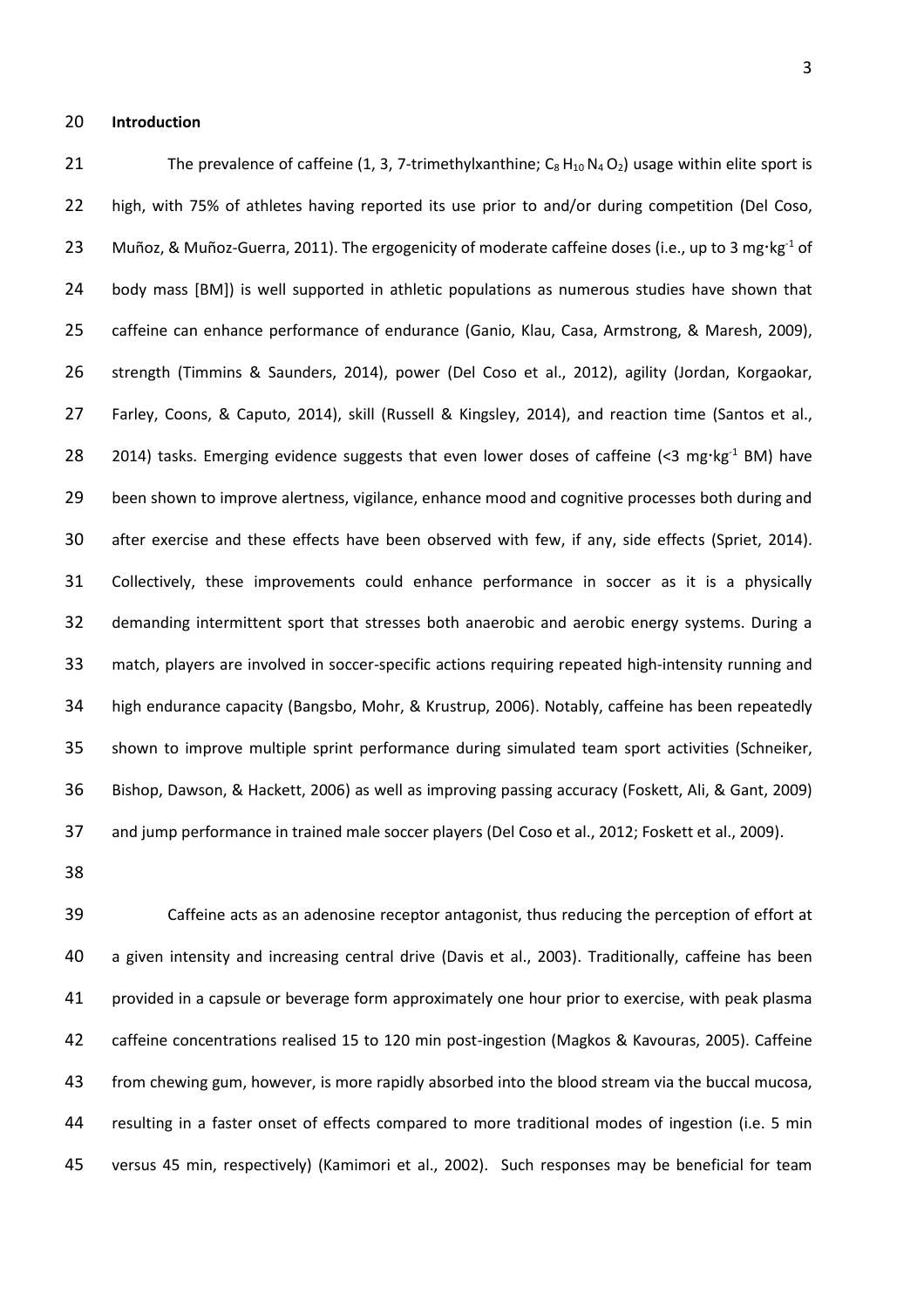sport athletes in scenarios where limited time for nutritional interventions exist at specific points in the competition day (e.g., the end of the warm-up, at half-time, or for substitutes required to enter competition with limited notice), but where ergogenic effects are desired.

 Several studies have examined the effects of caffeinated chewing gum on exercise performance (McLellan et al., 2005; Oberlin-Brown, Siegel, Kilding, & Laursen, 2016; Ryan et al., 2013) and the findings have been equivocal. Some have found that caffeinated gum can enhance cycling (Ryan et al., 2013) and running (McLellan et al., 2005) performance as well as pacing strategies (Oberlin-Brown et al., 2016), whereas other studies reported no benefit to cycling performance (Oberlin-Brown et al., 2016). Surprisingly, limited studies have examined the effects of caffeinated chewing gum on specific components of soccer performance, despite the ergogenicity of caffeine relative to key performance indicators in soccer and the practicality of this mode of administration. Soccer teams typically use a battery of fitness and performance tests to assess a player's performance (e.g., the Yo-Yo Intermittent Recovery Test Level 1 [Yo-Yo IR 1] is used to test aerobic fitness and has previously been shown to correlate with high intensity distance covered in a match (Castagna, Impellizzeri, Cecchini, Rampinini, & Alvarez, 2009), the countermovement jump test is used to assess explosive lower body power output which may relate to the ability to jump and head the ball (Lara et al., 2014) and the 20 m sprint to measure speed (Turner et al., 2011)) at various times throughout the season (e.g., pre-season). Accordingly, it was hypothesised that if the caffeinated gum could enhance performance on these tests, the implications for transferability to actual match-play could be examined. Therefore, the purpose of this study was to determine whether a low dose of caffeine (200 mg) provided in a chewing gum would improve performance in a battery of soccer-specific tests. A dose of 200 mg was chosen because this aligns with manufacturer's guidance on use and because some soccer matches occur late afternoon/evening when the use of a higher dose might perturb sleep.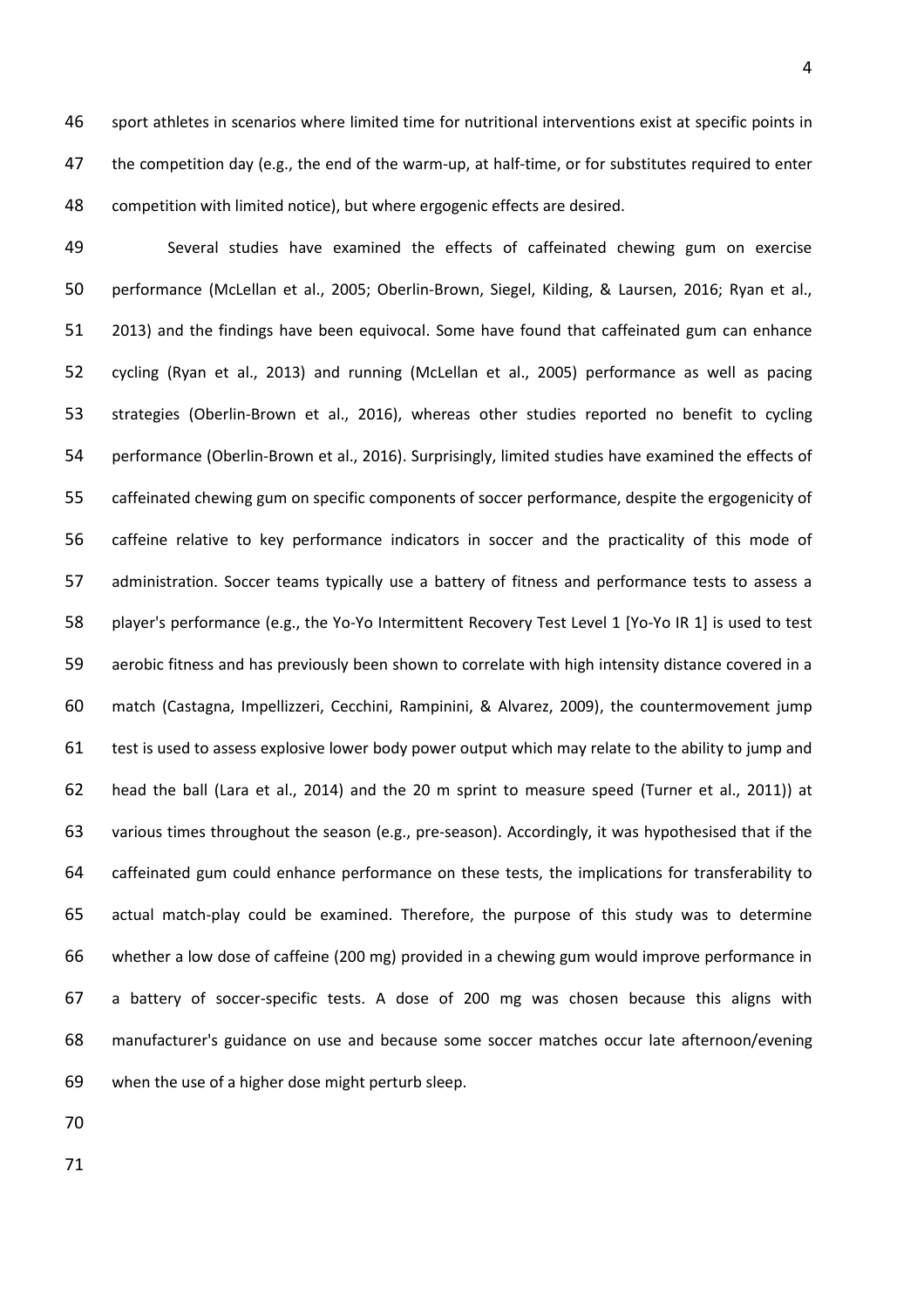#### **Methods**

## *Design*

 A double-blind, randomised, cross-over design was used where participants were randomly allocated and counterbalanced into caffeine and placebo conditions using a random sequence generator (GraphPad Software Inc. USA). University-standard male soccer players participated in the study and data were collected between March and May 2017 towards the end of the university competitive season. The battery of soccer-specific tests included the Yo-Yo IR 1 which is used to test aerobic fitness, the countermovement jump test which is used to assess power, and the 20 m sprint which is used to measure acceleration (Turner et al., 2011). These tests have been shown to be reliable with typical co-efficient of variations for the Yo-Yo IR1, countermovement jump, and 20 m sprint tests of 4.9% (Krustrup et al., 2003), 2.8% (Markovic, Dizdar, Jukic, & Cardinale, 2004) and 83 2.7% (Hulse et al., 2013) respectively.

#### *Participants*

 In order to estimate the sample size required for this study, data from a previous investigation that examined the effects of caffeine on the Yo-Yo IR 2 test (Mohr, Nielsen, & Bangsbo, 2011) was used. The power equation used an alpha level of 0.05 and power was set at 0.84 and it 89 was calculated that a sample size of 7 was required for this study. Ten male university-standard (4  $\pm$ 90 0.9 years of competitive soccer experience, training 333  $\pm$  28.7 min·wk<sup>-1</sup>) soccer players (age 19  $\pm$  1 y, stature 1.80 ± 0.10 m, body mass 75.5 ± 4.8 kg) volunteered for this study. None of the players that participated in this study had any major or minor injuries nor any medical complications. During recruitment, players were asked if they had ever experienced adverse effects from caffeine ingestion and ones that had suffered negative effects were excluded. Players were members of the University's second XI team and played in one competitive match per week throughout the season. The study was approved by an institutional Health and Wellbeing Faculty Ethics Committee and all of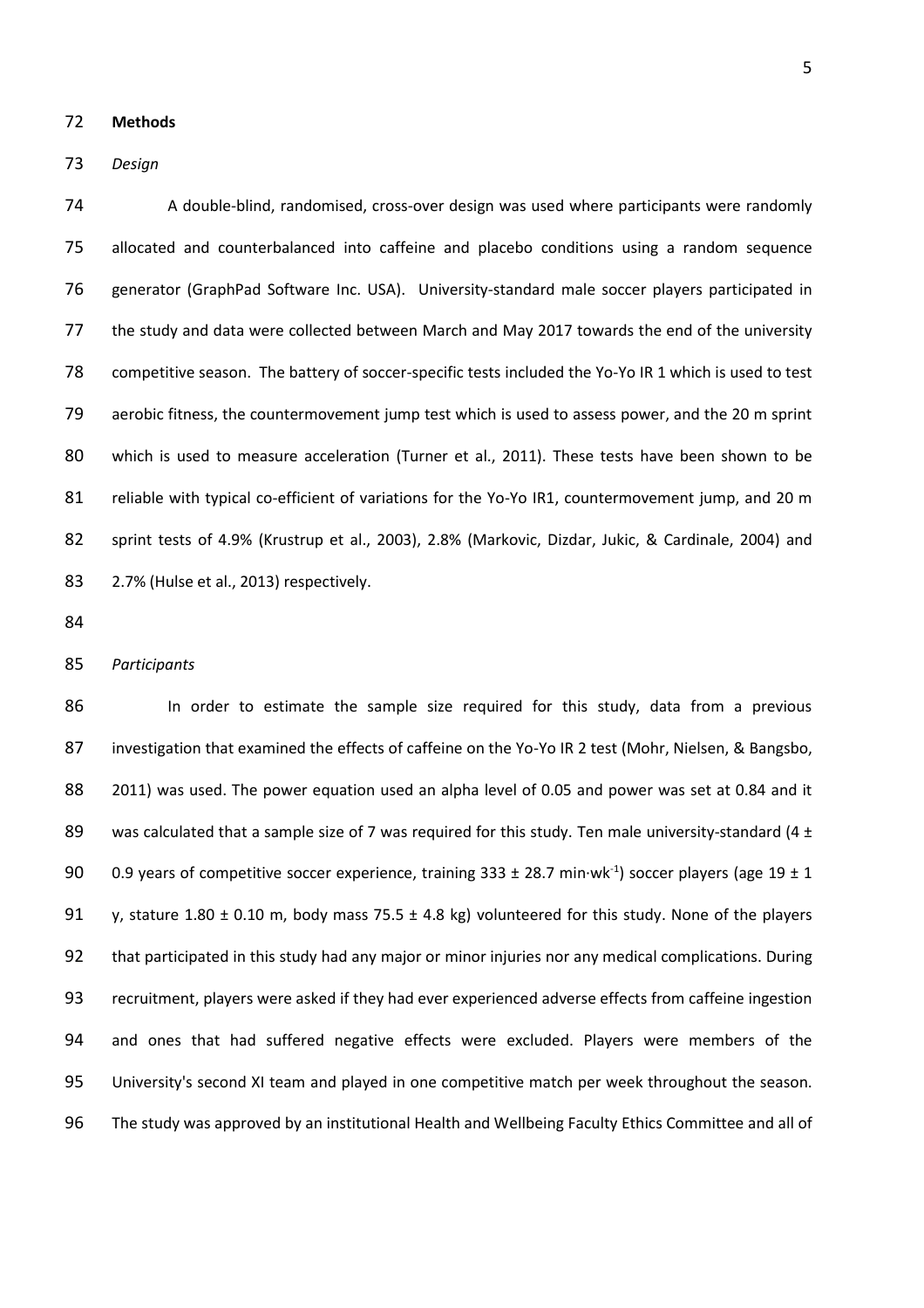the participants completed an informed consent and pre-screening questionnaire prior to taking part in any testing procedures.

*Procedures*

 To control for diet and prior physical activity over the two testing sessions, players were asked to record food intake and activity for 48 h before each main trial using written food and activity diaries. Players were instructed to replicate the dietary intake and activity profiles recorded before the first testing session prior to the second visit. Players were asked to avoid alcohol and strenuous exercise for two days before each visit. Diaries were checked to ensure compliance and we were satisfied that all of the participants adhered to the instructions given and that the food and drinks consumed before each trial were the same. Data collection for both placebo and caffeine trials occurred 72 h after a competitive match where training was replaced with a testing session. Placebo and Caffeine trials were separated by 2 weeks. Players were required to visit the testing venue on two occasions separated by seven days where caffeine was limited to 100 mg per day throughout the washout phase. This was checked by the investigators by asking the participants verbally. Health screening (PAR-Q), and collection of participant demographics (whilst wearing minimal clothing) including age, stature (m; Leicester height measure; Invicta Plastics Limited, UK), body mass (kg; HD-327 digital scales, Tanita, Japan) and playing position were recorded. Players were instructed to wear appropriate sportswear that was identical for both visits. Players were familiar with the tests being administered because they undertook these tests at the start and mid-point of the football season as a standard part of their normal fitness testing.

*Caffeine gum and placebo* 

 The experimental gum contained 100 mg of caffeine per pellet (Military Energy Gum – Stay Alert, Arctic Mint flavour; Chicago, IL) was flavoured to a mint taste and contained 2 g of carbohydrate (sugar) per piece. The manufacturer produced placebo gum was identical in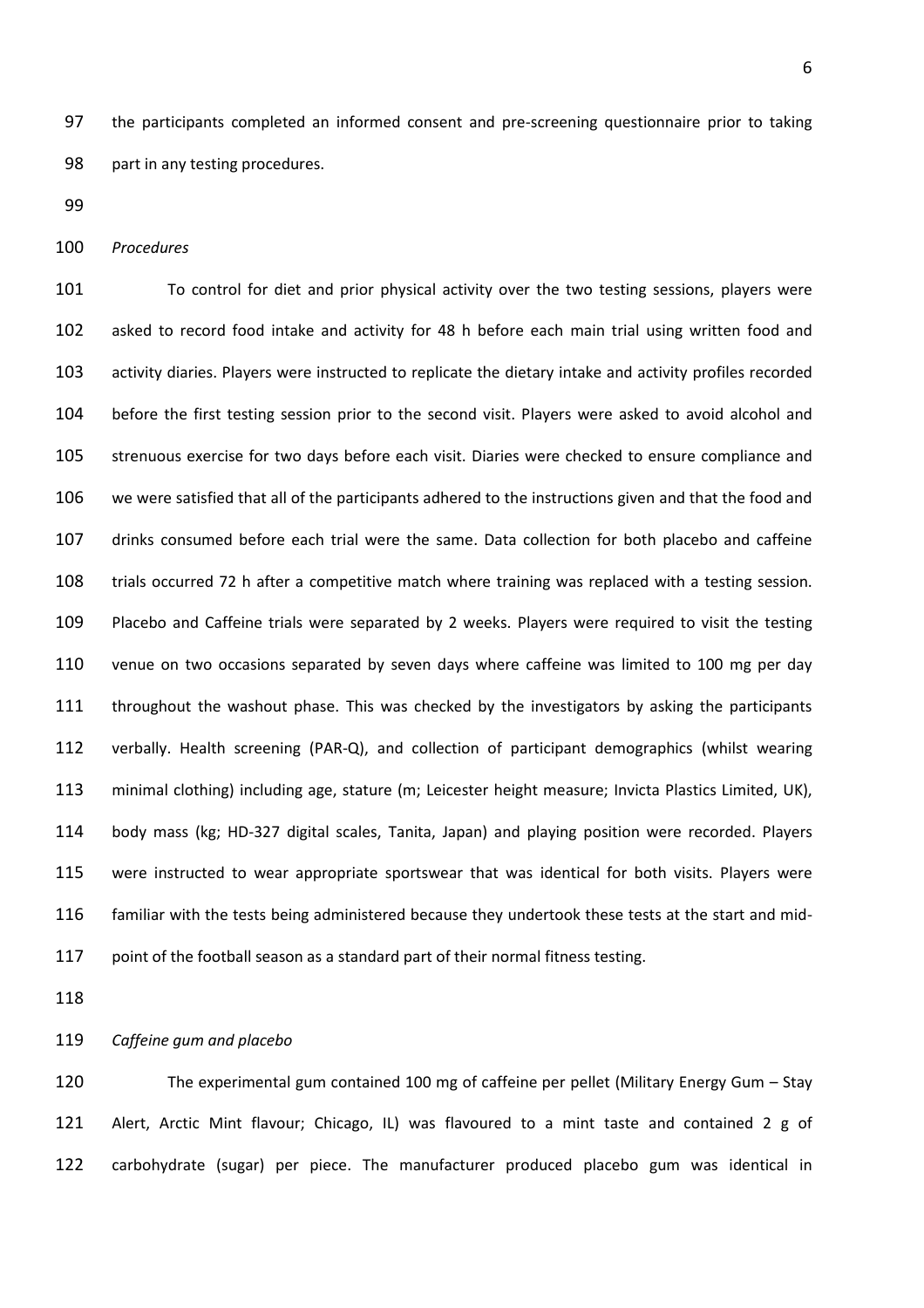appearance and taste but was void of caffeine. Gum was administered immediately after the warm- up in a sealed opaque bag to aid double-blinding. Players were instructed to chew two pieces of 125 gum (200 mg caffeine;  $2.7 \pm 0.2$  mg $\cdot$ kg<sup>-1</sup>) for 5 min; congruent with 85% of the dose being released within this time-frame (Kamimori et al., 2002). Gum was then collected in a disposable bag to ensure expectoration.

*Soccer-specific Tests*

 Participants completed a 10 min soccer-specific warm-up (consisting of jogging, 10 m acceleration sprints, and speed/agility drills) before testing in an indoor sports hall with a polished concrete floor. The order of the tests performed was the countermovement jump test, 20 m sprints, and Yo-Yo-IR1; all completed within 30 min and five min passive recovery separated each test. Participants completed the tests in three separate groups (i.e. two groups of 3 and one group of 4).

 After the warm-up, players carried out three countermovement jumps using an optical measurement system (Optojump Next; Micro Grate; USA). Each participant started the countermovement jump in the standing position, dropped down into the squat position, and then immediately jumped as high as possible. The first jump was used as a practice jump, and then two maximal jumps were performed, with 45 s rest between each jump. Countermovement jump height represents the maximal value achieved in the final two attempts. Five minutes later, the 20 m timed (Brower timing systems, USA) sprints were performed using three attempts; the first attempt serving as a warm-up, the second attempt at 70-80% intensity and the last attempt as the timed maximal sprint. Thereafter, the Yo-Yo IR1 test (Bangsbo, Iaia, & Krustrup, 2008) was performed and required 2 x 20 m shuttle runs that gradually increased in speed as dictated by audio signals. Each run was 145 separated by 10 s active recovery where participants jogged around a cone positioned 5 m behind the start line. Two consecutive failures to reach the finish line before the audio signal indicated test cessation and the distance covered at that point was the final test result. All tests were performed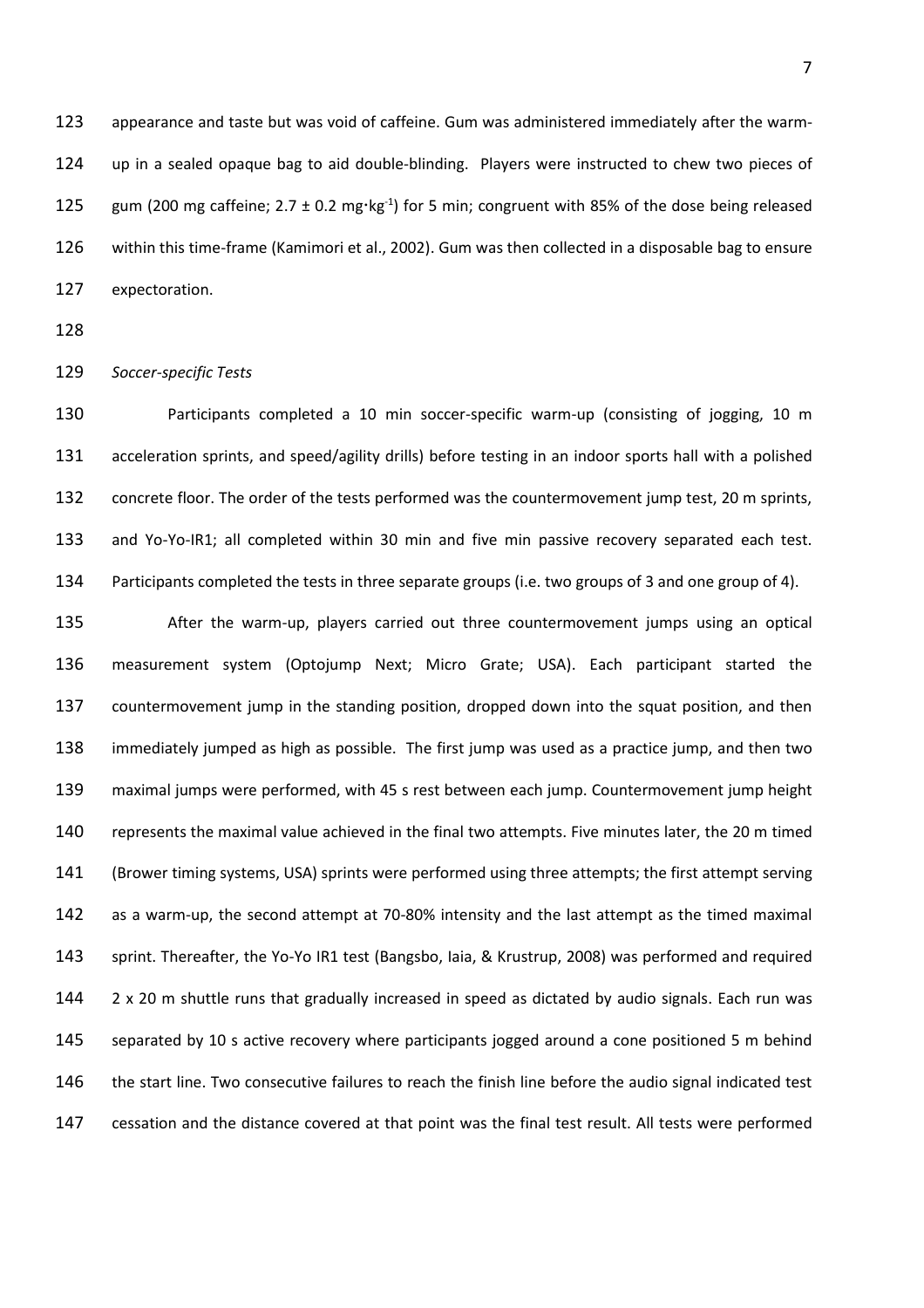with verbal encouragement from pertinent coaching staff and test administrators which was replicated for the second visit to ensure consistency.

## *Statistical Analyses*

 Statistical analysis was performed using SPSS 24.0 for Windows (IBM, Chicago, IL). The paired differences were checked for normality using the Shapiro-Wilks test. Differences in performance variables were compared between groups using a paired-samples *t*-test. Effect sizes were calculated for all of the dependant variables using Cohen's *d* formula using the pooled standard deviation. Effect sizes were interpreted using the classifications of 0.2, 0.5 and 0.8 as small, moderate and large effects, respectively (Cohen, 1988). Statistical significance was set at *p*≤0.05 and data are expressed as mean values ± *SD*s.

- **Results**
- 

## *Side Effects and Effectiveness of Caffeine Administration*

 There were no dropouts during the study and all of the players successfully completed two trials. At the end of the study, players were asked to write down adverse side effects and to evaluate whether they were given caffeine or placebo treatments. No adverse effects were reported and three out of the ten participants correctly identified the condition they were given suggesting 167 that blinding was effective.

*Yo-Yo Intermittent Recovery Level 1 Test*

 Caffeine enhanced performance on the Yo-Yo IR1 by 2% as players covered 35 m (95% CI 8.18, 61.82%) further distance on the test (caffeine: 1754 ± 156 m, placebo: 1719 ± 139 m; *p*=0.016; small effect: *d*=0.24).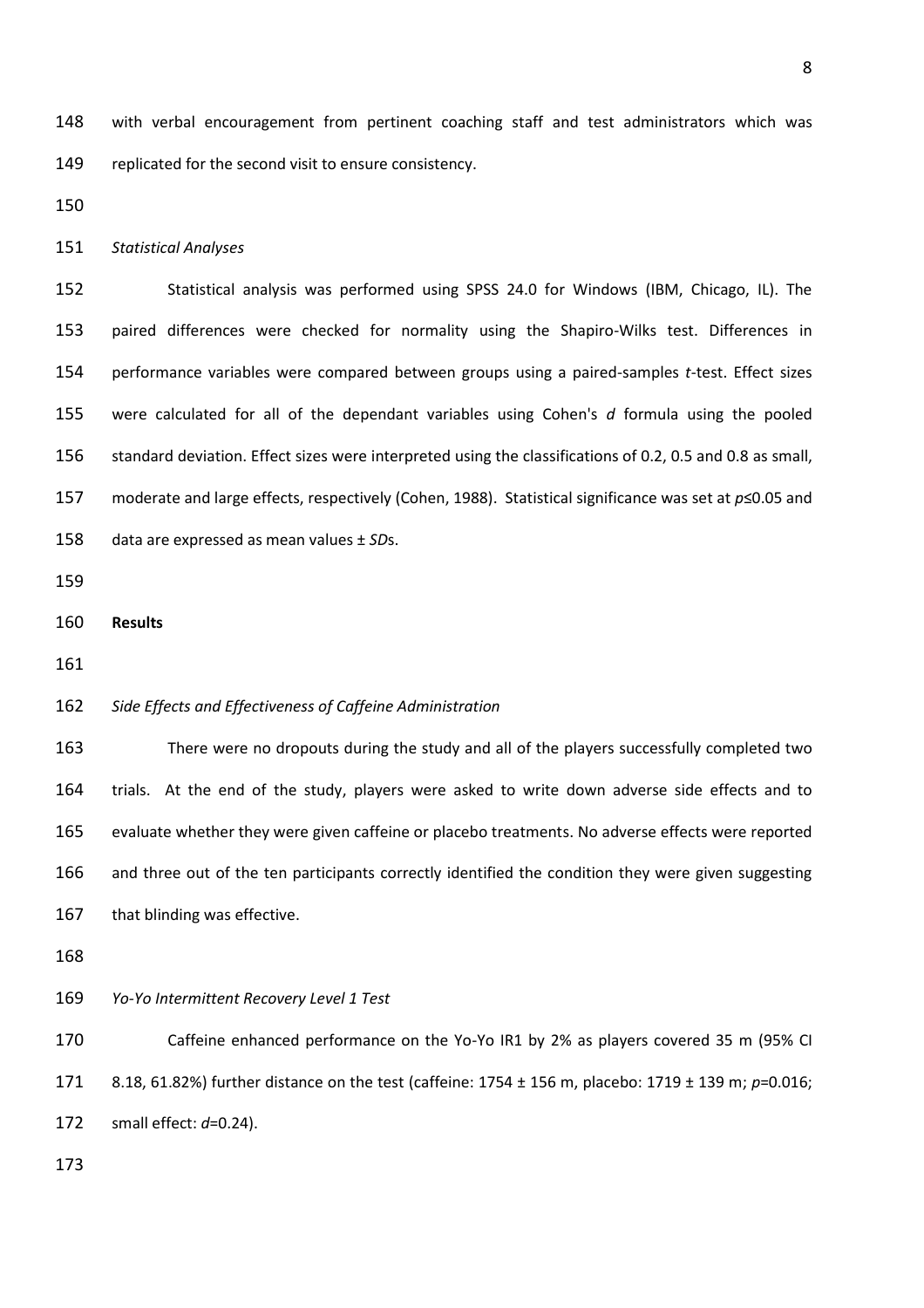\*\*\*INSERT FIGURE 1 HERE \*\*\*

*Sprint (20 m) performance*

 There were no statistically significant differences in 20 m sprint times between caffeine and placebo (caffeine: 3.2 ± 0.3 s, placebo: 3.1 ± 0.3 s; *p*=0.567; mean difference 0.11 s; 95% CI -0.31, 0.05 s; small effect: *d*=0.33).

# *Countermovement Jump Test*

 Figure 2 shows the mean and individual data for differences in countermovement jump height for caffeine and placebo. There were significant differences between the two conditions where caffeine enhanced jumping performance by 2.2% (caffeine: 47.1 ± 3.4 cm, placebo: 46.1 ± 3.2 cm; *p*=0.008, mean difference 1.0 cm; 95% CI 0.32, 1.67 cm; small effect: *d* = 0.30). \*\*\*INSERT FIGURE 2 HERE \*\*\*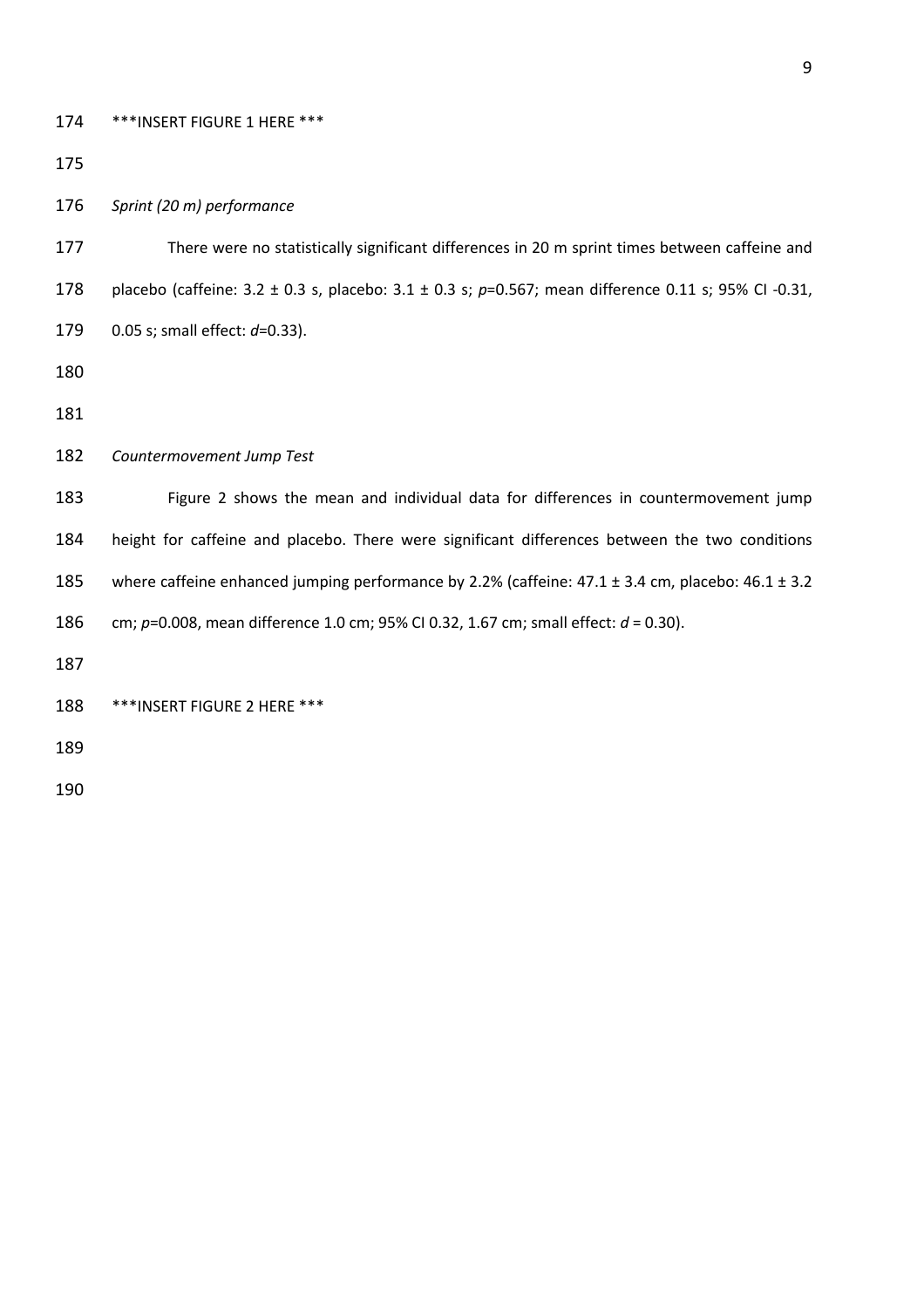#### **Discussion**

 This is the first study to investigate the effects of caffeinated gum on a battery of soccer- specific tests that assess aerobic capacity, power and speed in university-standard soccer players. Although no effects on 20 m sprint performance were observed, we report that caffeine gum enhanced performance on the Yo-Yo IR1 by 2% and increased countermovement jump height by 2.2% when compared to a placebo, but these effects were small.

 Improved jumping ability attributed to caffeine ingestion in soccer players supports previous literature (Del Coso et al., 2012; Foskett et al., 2009). Indeed, Foskett et al. (2009) observed that 6  $\text{mg} \cdot \text{kg}^{-1}$  BM of caffeine ingested 60 min before completing simulated soccer activity enhanced jump 201 height by 2.7%. Similarly, Gant, Ali and Foskett (2010) reported that caffeine doses of 3.7 mg·kg  $^{-1}$ BM co-ingested with 1.8 mg $\cdot$ kg<sup>-1</sup> BM of carbohydrate enhanced countermovement jump performance versus a carbohydrate only drink by 2.3%. In addition, Del Coso et al. (2012) reported that jump height was increased by 3.1% in semi-professional soccer players after consuming 3  $mg \cdot kg^{-1}$  BM of caffeine. The enhancement in jump performance reported previously are similar to what we have reported (2.2%) although our study is the first to examine the effect of lower doses of 207 caffeine ( $\sim$  2.7 mg·kg<sup>-1</sup> BM) administered via a chewing gum. These improvements in jumping could 208 be attributed to increases in force production after caffeine ingestion (Bloms, Fitzgerald, Short, & Whitehead, 2016). It has previously been reported that caffeine ingestion increases both peak torque and the rate of torque development (Duncan, Thake, & Downs, 2014) which are likely to be 211 the mechanisms responsible for enhancing jump height performance.

 In contradiction to the jump data, caffeine had no effect on 20 m sprint times; a finding which supports previous studies (Andrade-Souza, Bertuzzi, de Araujo, Bishop, & Lima-Silva, 2015; Astorino et al., 2012) but also contradicts others (Carr, Dawson, Schneiker, Goodman, & Lay, 2008; Del Coso et al., 2012). Admittedly, we only measured sprint time over a single 20 m sprint, whereas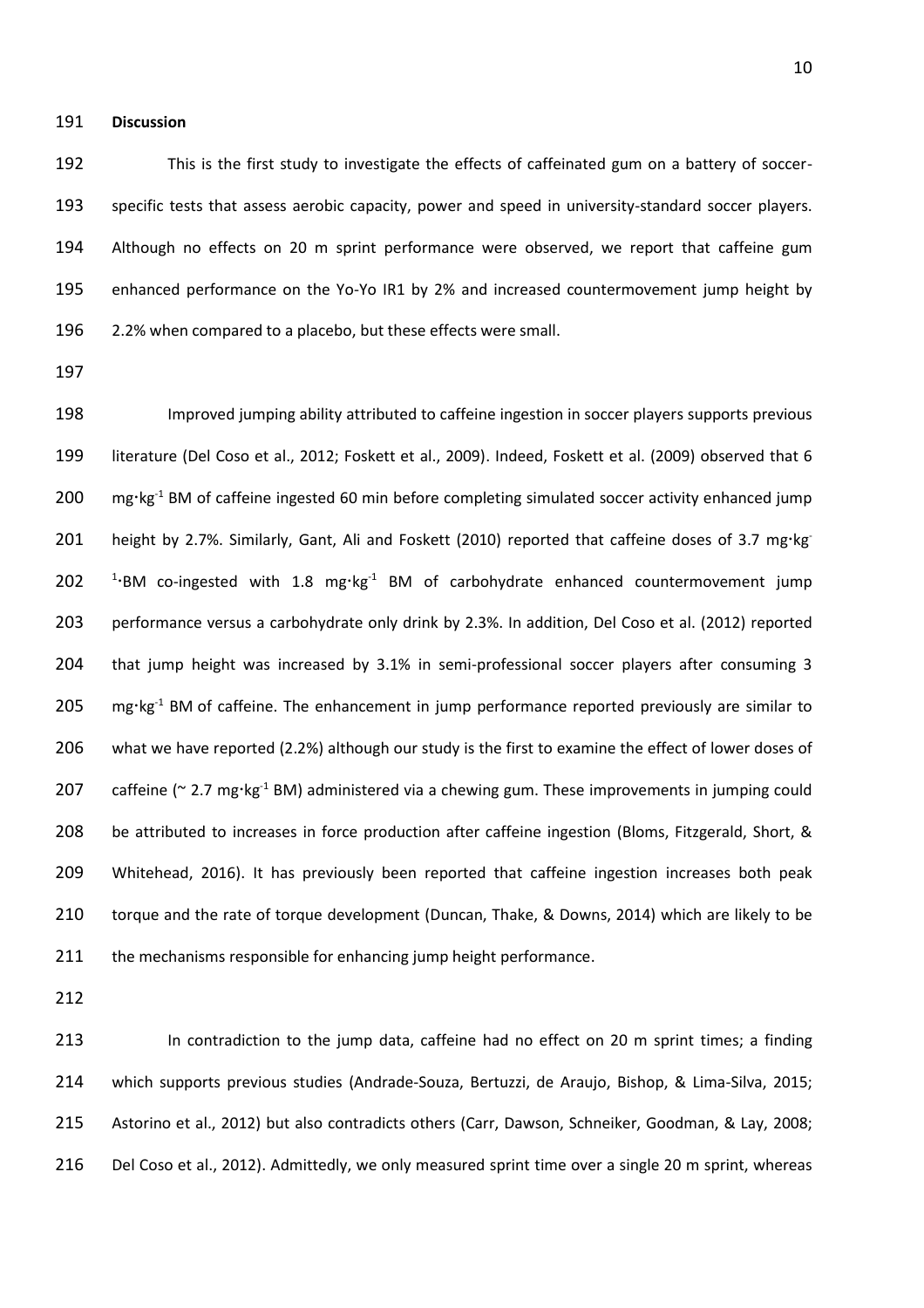217 studies that have found improvements in sprinting have used repeated sprint protocols. Gant et al. 218 (2010) used the Loughborough intermittent shuttle test, and found that caffeine improved mean 219 sprint times (caffeine: 2.48 ± 0.15 s, placebo: 2.59 ± 0.2 s; *p* = 0.04) over the final 15 min of the 90 220 min protocol. Del Coso et al. (2012) measured sprint performance using a 7 x 30 m sprint test and 221 highlighted that mean running speed was quicker after consuming 3 mg·kg<sup>-1</sup> BM of caffeine 222 (caffeine: 25.6  $\pm$  2.1 vs. placebo: 26.3  $\pm$  1.8 km·hr<sup>-1</sup>;  $p$  < 0.05). In another comparable study, Carr et 223 al. (2008) reported that ingesting 6 mg·kg $^{-1}$  BM of caffeine 60 minutes beforehand enhanced 224 performance across set 1, 3 and 5 during a repeated sprint performance test consisting of five sets 225 of 6 x 20 m sprints. The lower caffeine dose administered in this study (i.e., 200 mg; where it is 226 assumed that  $\sim$  170 mg was released) may explain the lack of effect in relation to high intensity 227 running performance versus those using higher doses  $> 3$  mg·kg<sup>-1</sup> BM (Del Coso et al., 2012<sup>;</sup> Gant et 228 al., 2010; Carr et al., 2008). Additionally, we used a single 20 m sprint to assess performance relative 229 to previous studies that have observed ergogenic effects in repeated sprint protocols (Carr et al., 230 2008; Del Coso et al., 2012). Intuitively, the likely ergogenic mechanism of caffeine improving 231 repeated sprinting relates to adenosine receptor antagonism and thus reduction in the perception of 232 pain; possibly mediating the challenge of repeated sprint performance versus a single sprint.

233

 This is the first study to show that 200 mg of caffeine delivered via chewing gum can evoke a small 2% (95% CI 0.48%, 3.60%) improvement on the Yo-Yo IR1. Previous studies have found mixed results of caffeine on soccer-specific endurance tests although none have used comparable modes of ingestion. Our findings support Mohr et al. (2011) who found a 16% performance increase; albeit 238 under conditions of a higher caffeine dose (i.e., 6 mg $\cdot$ kg<sup>-1</sup> BM) using a different variant of the Yo-Yo 239 test. However, these findings are in contrast with other studies that reported no beneficial effects of caffeine on the Yo-Yo IR2 in soccer players (Bassini et al., 2013). Other studies have examined the effects of caffeine supplementation on total distance covered using Global Positioning System (GPS) technology as well as other tests than used here. Del Coso et al. (2012) found that total distance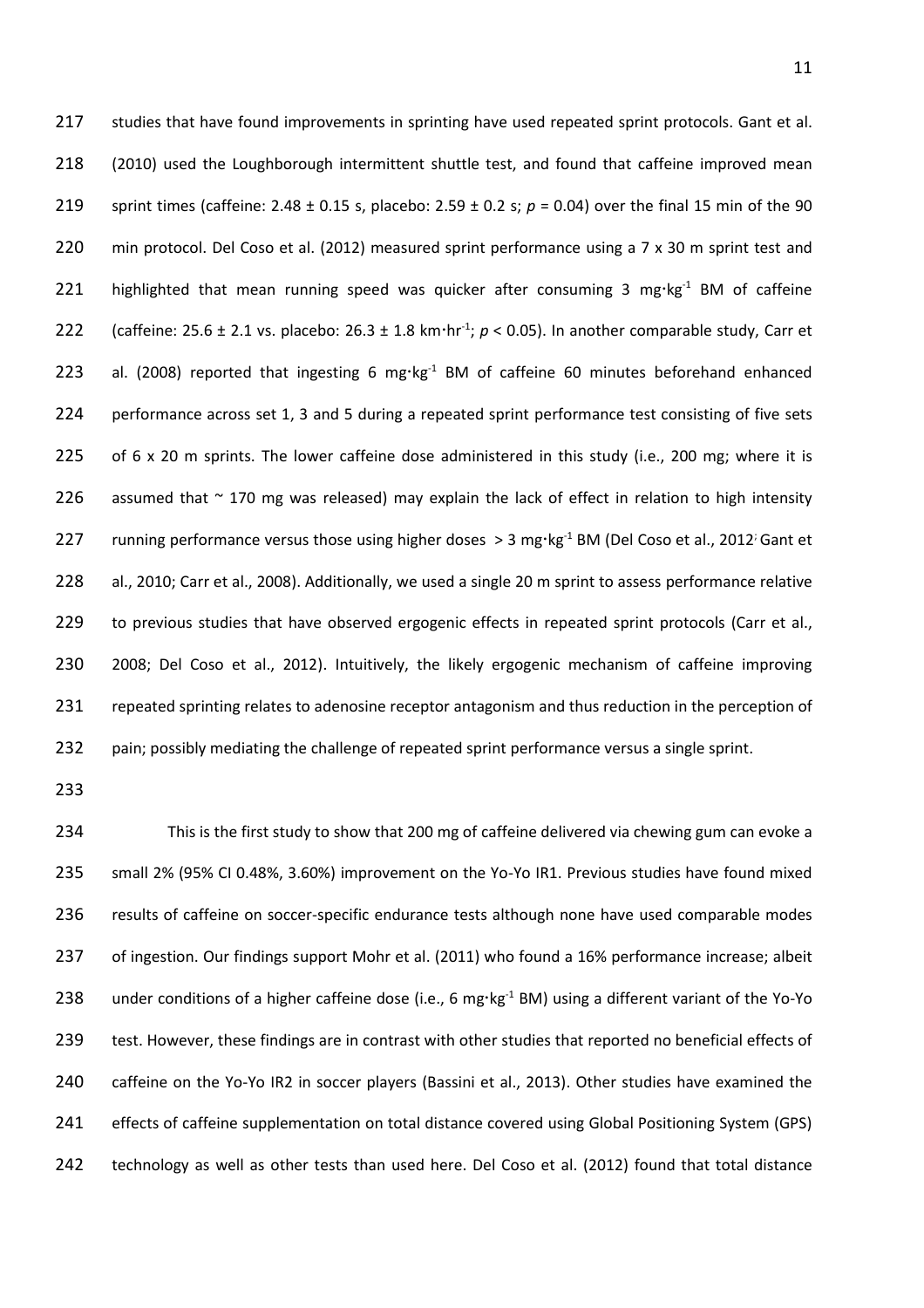243 covered at a speed higher than 13 km·h<sup>-1</sup> during a simulated soccer match was greater after 3 mg·kg<sup>-</sup> 244 BM of caffeine when compared to a placebo (caffeine:  $1436 \pm 326$  m, placebo: $1205 \pm 289$  m). The improvements in total distance covered in the Yo-Yo IR1 in our study could be attributed to caffeine's effects on the central nervous system via adenosine receptor antagonism. More specifically, caffeine ingestion inhibits the effects of adenosine on neurotransmission in the brain thereby reducing the perception of effort, increasing arousal, and delaying fatigue (Davis et al., 249 2003), all aspects that could have enhanced performance on the Yo-Yo IR1. It has previously been reported that caffeine present in chewing gum is primarily absorbed through the buccal mucosa 251 which has an excellent vascular supply and thus an excellent rate of absorption (Kamimori et al., 2002). It is likely that when gum is chewed, some caffeine is released into the saliva that is then swallowed and subsequently absorbed in the gastrointestinal tract. A combination of both methods results in a faster plasma caffeine peak which could explain the performance enhancement observed on the Yo-Yo IR1.

257 It should be acknowledged that a limitation of this study was that plasma caffeine was not measured, however, Kamimori et al. (2002) have previously reported that chewing caffeine gum for 5 min results in 85% of the caffeine dose being released. In addition, as the caffeinated gum 260 contained 100 mg per piece, it was problematic to prescribe exactly 3 mg·kg<sup>-1</sup> BM of caffeine as a 261 relative dose to participants, thus we had to provide an absolute dose of 200 mg. Despite this 262 limitation, the mean dosage given was 2.7  $\pm$  0.2 mg·kg<sup>-1</sup> BM (range: 2.4 to 2.9) of caffeine. It is possible that we may have observed larger effects if we had administered a higher dose of caffeine. A second limitation of this study was that all three performance tests were conducted on the same 265 day with 5 min recovery periods in between each test. However, it is unlikely that three maximal countermovement jumps and a maximal 20 m sprint would result in fatigue and subsequently affect the results of the Yo-Yo IR1 test. Moreover, these tests are typically conducted in the field on the same day when used to test players in the 'real world'. Lastly, we did not determine the reliability of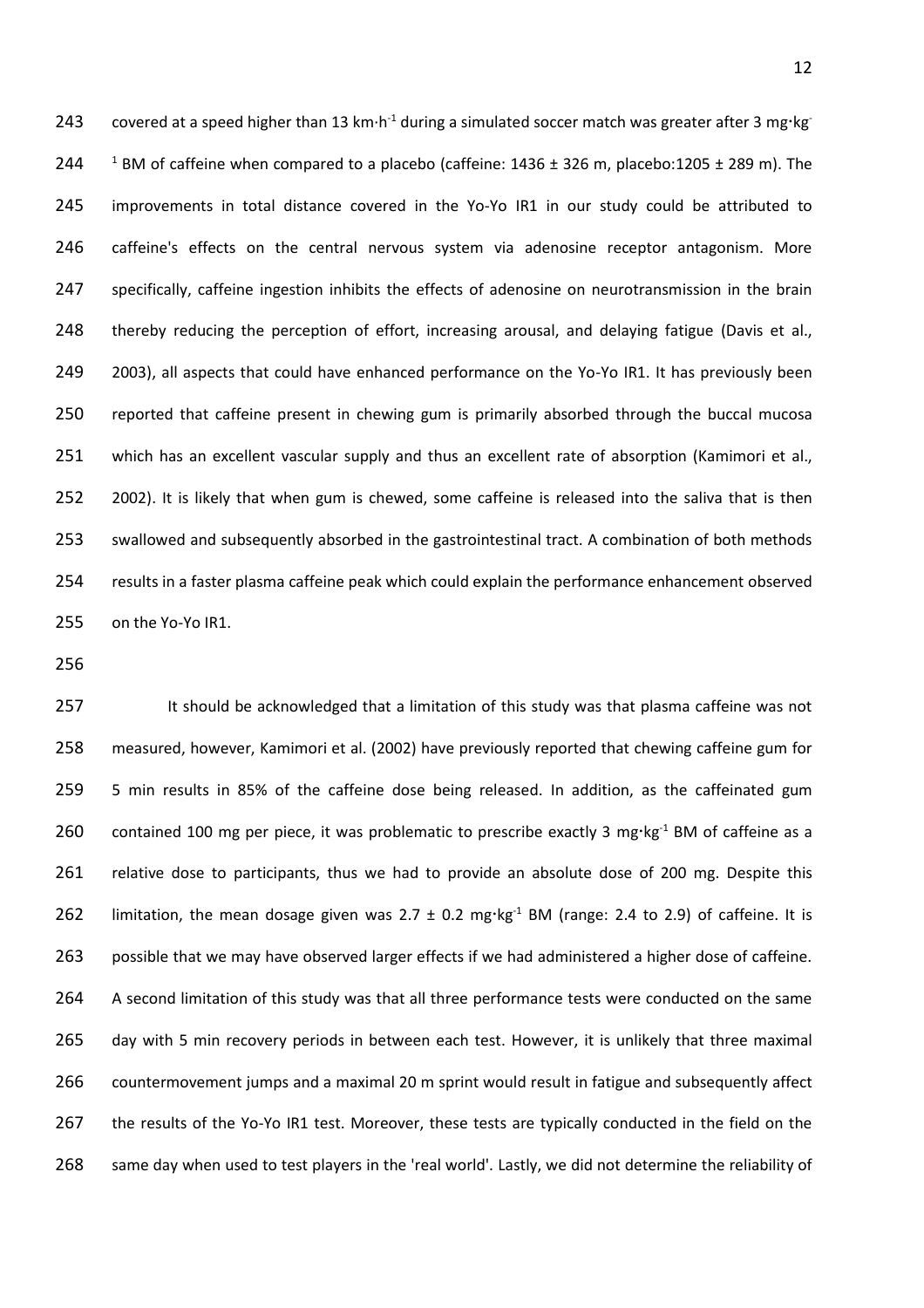269 the three tests within our sample to confirm whether the coefficient of variation was similar to 270 previously reported values.

## **Practical Applications**

 Chewing caffeinated gum that contains 200 mg of caffeine for 5 min before performing soccer-specific tests can enhance aerobic capacity by 2% and increase countermovement jumping performance by 2.2%. Chewing gum provides an alternative mode of caffeine administration that is more rapidly absorbed (via the buccal mucosa) than capsules and drinks and less likely to cause 277 gastrointestinal distress. Accordingly, this may be beneficial for team sport athletes where there is limited time for nutrition intervention during competition such as at half-time where only 10 minutes are available to administer a nutritional intervention, for substitutes that would come on when called upon by the coach and for players who cannot tolerate caffeinated beverages or capsules because of gastrointestinal distress before kick-off. It is important to acknowledge that caffeine gum should not be used during pre-, mid- and end-season testing in an attempt to enhance performance on the testing battery as this could influence the interpretation of the data. Future studies should investigate the effects of caffeinated gum on technical aspects of soccer as well as actual match play.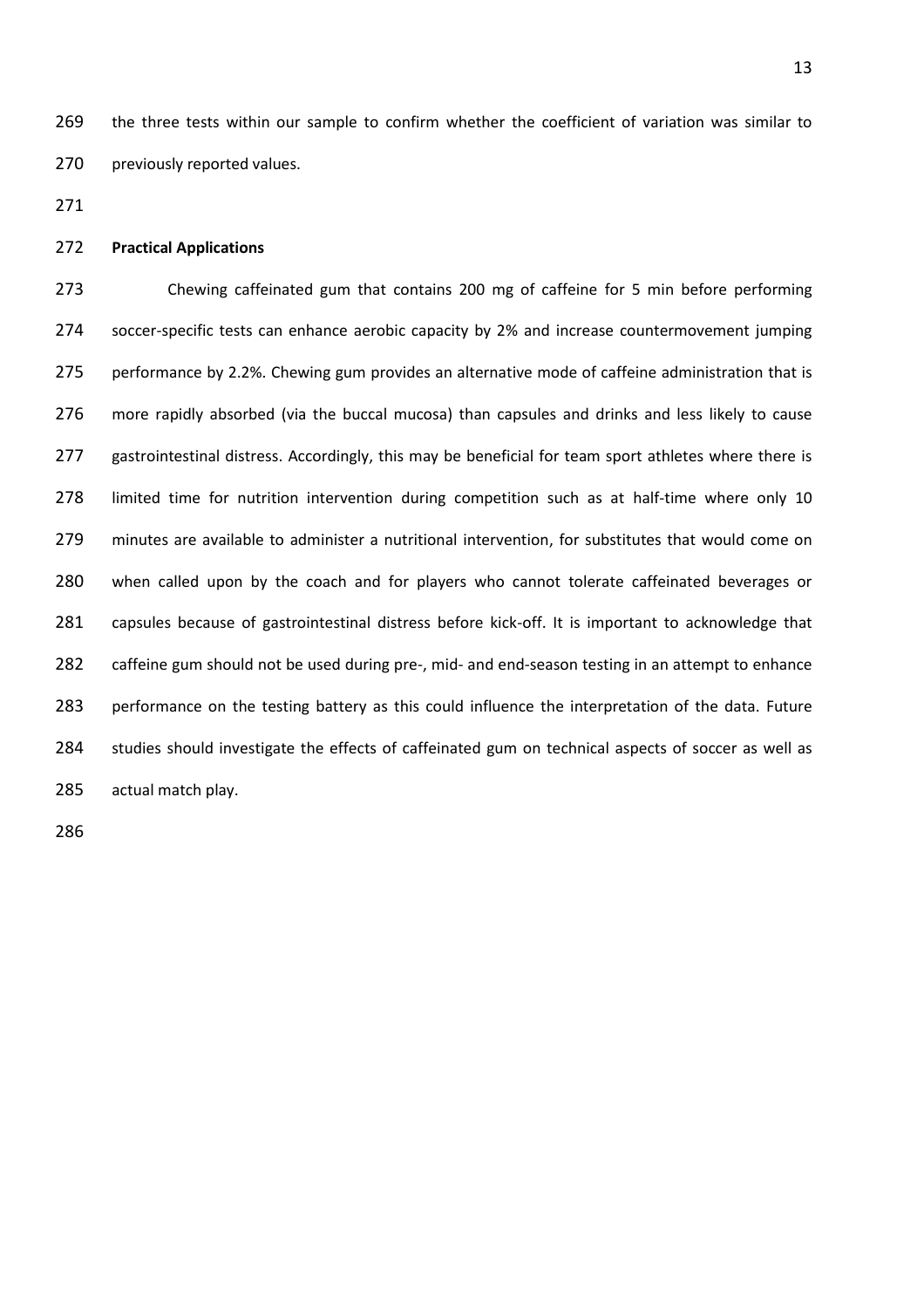# **Acknowledgments**

- The authors would like to thank the participants who volunteered to take part in this study. The
- findings of this study do not represent an endorsement of the supplement by the authors. The
- authors have no conflicts of interest. This study was funded by Sheffield Hallam University.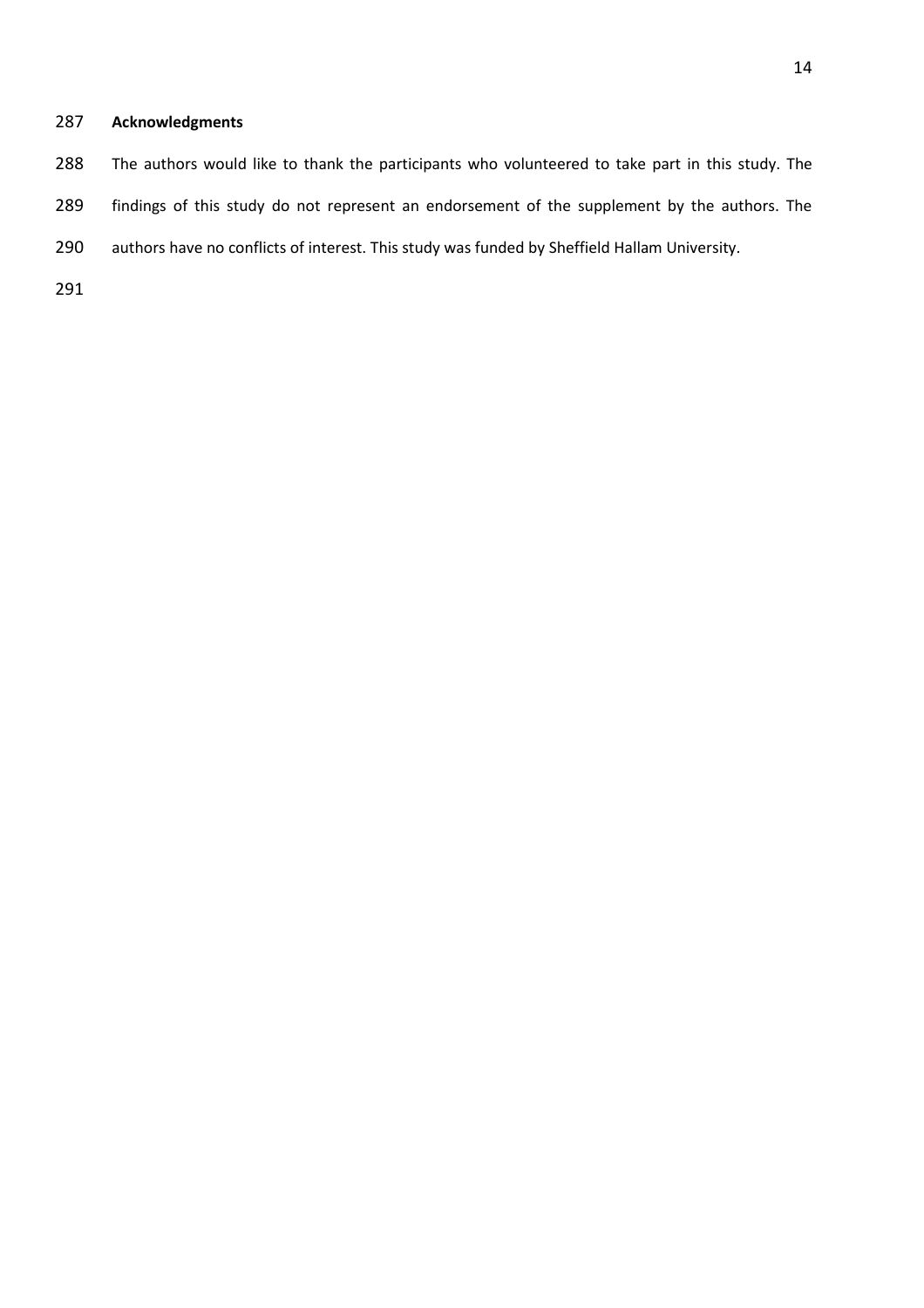References Andrade-Souza, V. A., Bertuzzi, R., de Araujo, G. G., Bishop, D., & Lima-Silva, A. E. (2015). Effects of isolated or combined carbohydrate and caffeine supplementation between 2 daily training sessions on soccer performance. *Applied Physiology, Nutrition, and Metabolism, 40*(5), 457-463. Astorino, T. A., Matera, A. J., Basinger, J., Evans, M., Schurman, T., & Marquez, R. (2012). Effects of red bull energy drink on repeated sprint performance in women athletes. *Amino Acids, 42*(5), 1803-1808. Bangsbo, J., Iaia, F. M., & Krustrup, P. (2008). The yo-yo intermittent recovery test. *Sports Medicine, 38*(1), 37-51. Bangsbo, J., Mohr, M., & Krustrup, P. (2006). Physical and metabolic demands of training and match- play in the elite football player. *Journal of Sports Sciences, 24*(7), 665-674. doi:RV231168GQ26N434 [pii] Bassini, A., Magalhaes-Neto, A. M., Sweet, E., Bottino, A., Veiga, C., Tozzi, M. B., . . . Cameron, L. C. (2013). Caffeine decreases systemic urea in elite soccer players during intermittent exercise. *Medicine and Science in Sports and Exercise, 45*(4), 683-690. doi:10.1249/MSS.0b013e3182797637 [doi] Bloms, L. P., Fitzgerald, J. S., Short, M. W., & Whitehead, J. R. (2016). The effects of caffeine on vertical jump height and execution in collegiate athletes. *Journal of Strength and Conditioning Research, 30*(7), 1855-1861. doi:10.1519/JSC.0000000000001280 [doi] Castagna, C., Impellizzeri, F., Cecchini, E., Rampinini, E., & Alvarez, J. C. (2009). Effects of intermittent-endurance fitness on match performance in young male soccer players. *Journal of Strength and Conditioning Research, 23*(7), 1954-1959. doi:10.1519/JSC.0b013e3181b7f743 [doi]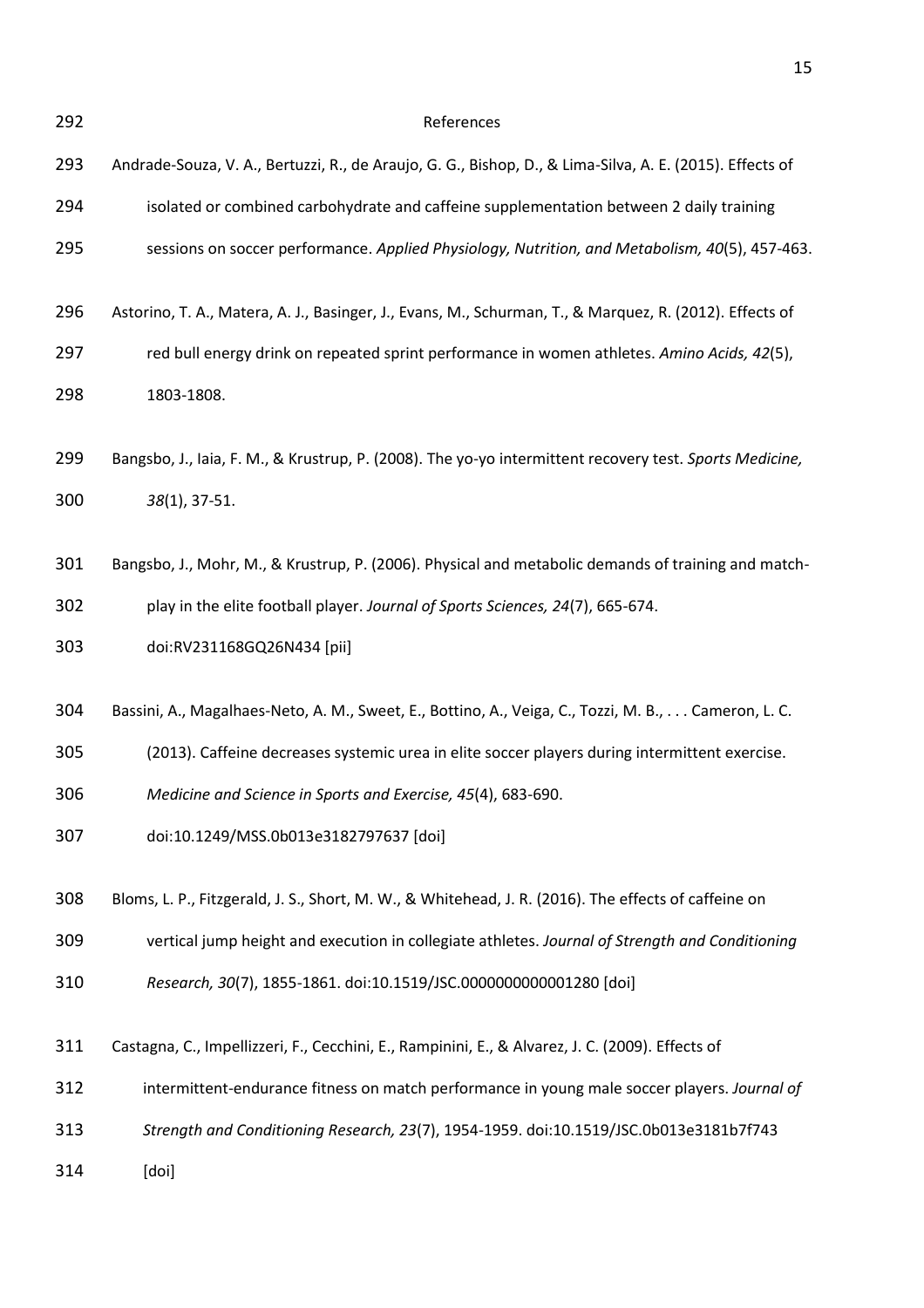| 316 | Carr, A., Dawson, B., Schneiker, K., Goodman, C., & Lay, B. (2008). Effect of caffeine supplementation     |
|-----|------------------------------------------------------------------------------------------------------------|
| 317 | on repeated sprint running performance. Journal of Sports Medicine and Physical Fitness, 48(4),            |
| 318 | 472.                                                                                                       |
| 319 | Cohen, J. (1988). Statistical power analysis for the behavioral sciences (2nd ed. ed.). New York:          |
| 320 | Academic Press.                                                                                            |
| 321 | Davis, J. M., Zhao, Z., Stock, H. S., Mehl, K. A., Buggy, J., & Hand, G. A. (2003). Central nervous system |
| 322 | effects of caffeine and adenosine on fatigue. American Journal of Physiology. Regulatory,                  |
| 323 | Integrative and Comparative Physiology, 284(2), R399-404. doi:10.1152/ajpregu.00386.2002                   |
| 324 | [doi]                                                                                                      |
| 325 | Del Coso, J., Muñoz, G., & Muñoz-Guerra, J. (2011). Prevalence of caffeine use in elite athletes           |
| 326 | following its removal from the world anti-doping agency list of banned substances. Applied                 |
| 327 | Physiology, Nutrition, and Metabolism, 36(4), 555-561.                                                     |
| 328 | Del Coso, J., Muñoz-Fernández, V. E., Muñoz, G., Fernández-Elías, V. E., Ortega, J. F., Hamouti, N.,       |
| 329 | Muñoz-Guerra, J. (2012). Effects of a caffeine-containing energy drink on simulated soccer                 |
| 330 | performance. PloS One, 7(2), e31380.                                                                       |
| 331 | Duncan, M. J., Thake, C. D., & Downs, P. J. (2014). Effect of caffeine ingestion on torque and muscle      |
| 332 | activity during resistance exercise in men. Muscle & Nerve, 50(4), 523-527.                                |
| 333 | Foskett, A., Ali, A., & Gant, N. (2009). Caffeine enhances cognitive function and skill performance        |
| 334 | during simulated soccer activity. International Journal of Sport Nutrition and Exercise                    |
| 335 | Metabolism, 19(4), 410-423.                                                                                |
|     |                                                                                                            |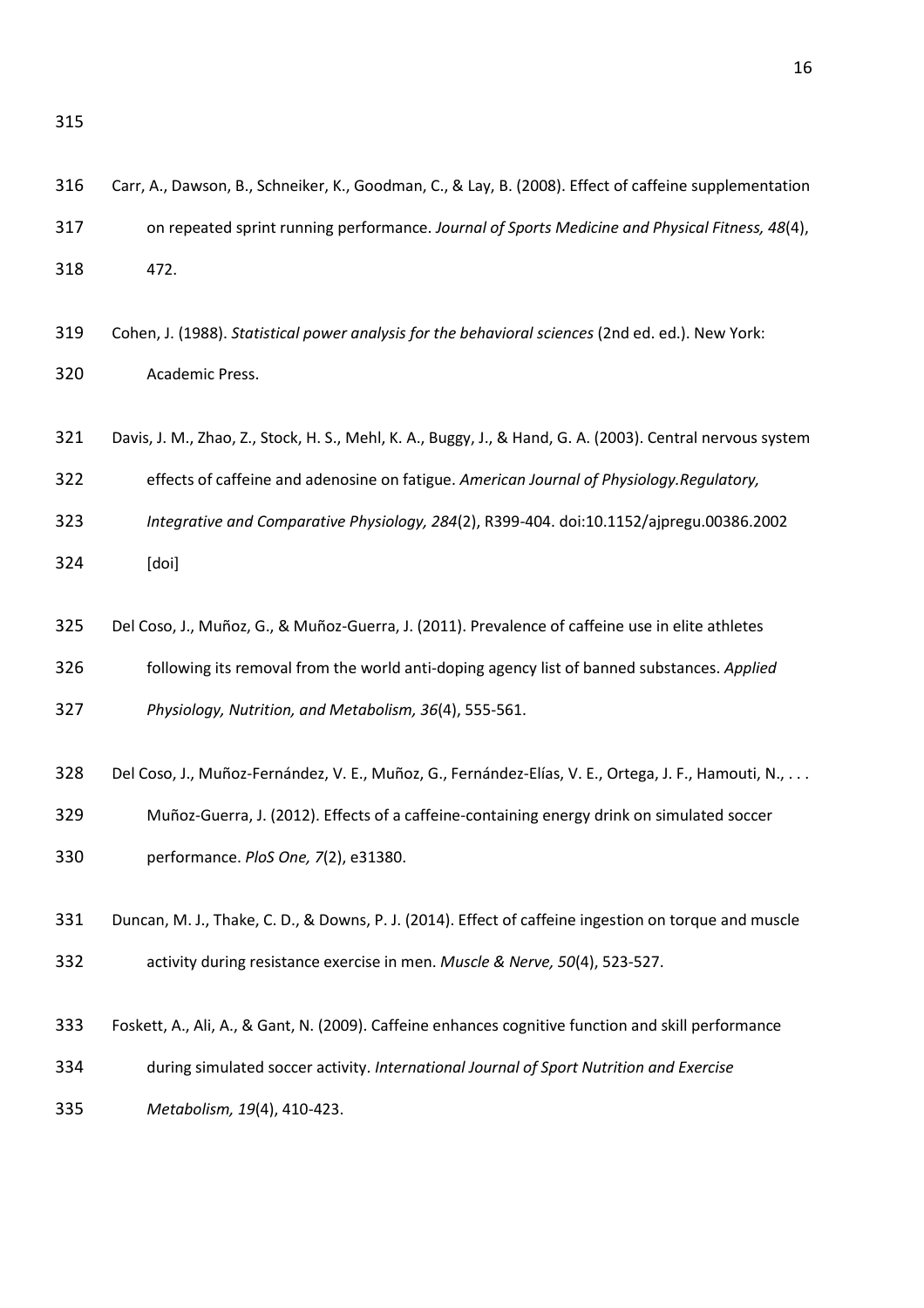| 336 | Ganio, M. S., Klau, J. F., Casa, D. J., Armstrong, L. E., & Maresh, C. M. (2009). Effect of caffeine on     |
|-----|-------------------------------------------------------------------------------------------------------------|
| 337 | sport-specific endurance performance: A systematic review. Journal of Strength and                          |
| 338 | Conditioning Research, 23(1), 315-324. doi:10.1519/JSC.0b013e31818b979a [doi]                               |
| 339 | Gant, N., Ali, A., & Foskett, A. (2010). The influence of caffeine and carbohydrate coingestion on          |
| 340 | simulated soccer performance. International Journal of Sport Nutrition and Exercise                         |
| 341 | Metabolism, 20(3), 191-197.                                                                                 |
| 342 | Hulse, M., Morris, J., Hawkins, R., Hodson, A., Nevill, A. M., & Nevill, M. (2013). A field-test battery    |
| 343 | for elite, young soccer players. International Journal of Sports Medicine, 34(04), 302-311.                 |
| 344 | Jordan, J. B., Korgaokar, A., Farley, R. S., Coons, J. M., & Caputo, J. L. (2014). Caffeine                 |
| 345 | supplementation and reactive agility in elite youth soccer players. Pediatric Exercise Science,             |
| 346 | 26(2), 168-176.                                                                                             |
| 347 | Kamimori, G. H., Karyekar, C. S., Otterstetter, R., Cox, D. S., Balkin, T. J., Belenky, G. L., & Eddington, |
| 348 | N. D. (2002). The rate of absorption and relative bioavailability of caffeine administered in               |
| 349 | chewing gum versus capsules to normal healthy volunteers. International Journal of                          |
| 350 | Pharmaceutics, 234(1), 159-167.                                                                             |
| 351 | Krustrup, P., Mohr, M., Amstrup, T., Rysgaard, T., Johansen, J., Steensberg, A.,  Bangsbo, J. (2003).       |
| 352 | The yo-yo intermittent recovery test: Physiological response, reliability, and validity. Medicine           |
| 353 | and Science in Sports and Exercise, 35(4), 697-705. doi:10.1249/01.MSS.0000058441.94520.32                  |

[doi]

Lara, B., Gonzalez-Millán, C., Salinero, J. J., Abian-Vicen, J., Areces, F., Barbero-Alvarez, J. C., . . . Del

 Coso, J. (2014). Caffeine-containing energy drink improves physical performance in female soccer players. *Amino Acids, 46*(5), 1385-1392.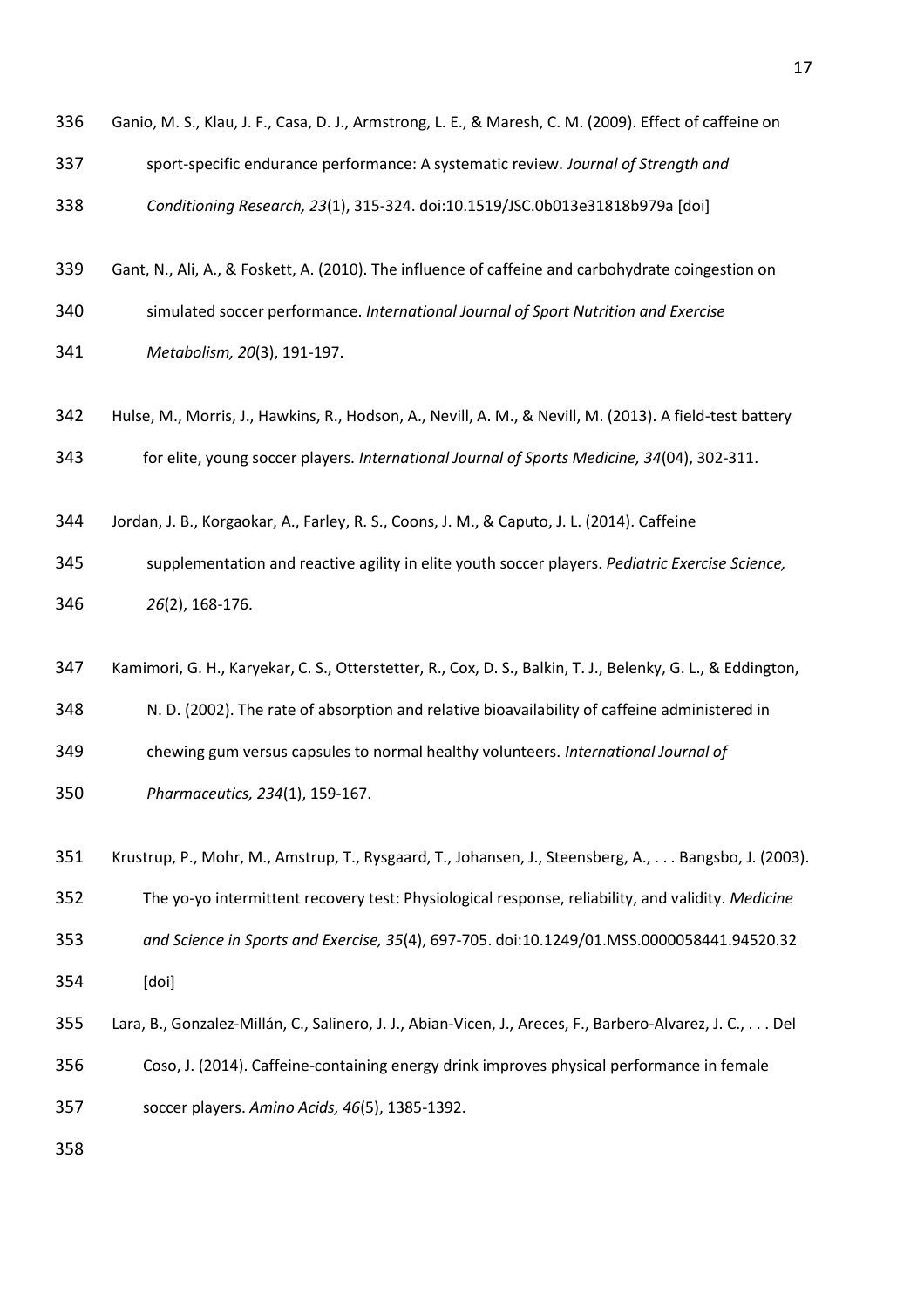| 359 | Magkos, F., & Kavouras, S. A. (2005). Caffeine use in sports, pharmacokinetics in man, and cellular |
|-----|-----------------------------------------------------------------------------------------------------|
| 360 | mechanisms of action. Critical Reviews in Food Science and Nutrition, 45(7-8), 535-562.             |

- Markovic, G., Dizdar, D., Jukic, I., & Cardinale, M. (2004). Reliability and factorial validity of squat and
- countermovement jump tests. *Journal of Strength and Conditioning Research, 18*(3), 551-555.

doi:RAFVOS>2.0.CO;2 [doi]

- McLellan, T. M., Kamimori, G. H., Voss, D. M., Bell, D. G., Cole, K. G., & Johnson, D. (2005). Caffeine maintains vigilance and improves run times during night operations for special forces. *Aviation, Space, and Environmental Medicine, 76*(7), 647-654.
- Mohr, M., Nielsen, J. J., & Bangsbo, J. (2011). Caffeine intake improves intense intermittent exercise performance and reduces muscle interstitial potassium accumulation. *Journal of Applied Physiology (Bethesda, Md.: 1985), 111*(5), 1372-1379. doi:10.1152/japplphysiol.01028.2010 [doi]
- Oberlin-Brown, K. T., Siegel, R., Kilding, A. E., & Laursen, P. B. (2016). Oral presence of carbohydrate
- and caffeine in chewing gum: Independent and combined effects on endurance cycling
- performance. *International Journal of Sports Physiology and Performance, 11*(2), 164-171.
- Russell, M., & Kingsley, M. (2014). The efficacy of acute nutritional interventions on soccer skill performance. *Sports Medicine, 44*(7), 957-970.
- Ryan, E. J., Kim, C. H., Fickes, E. J., Williamson, M., Muller, M. D., Barkley, J. E., . . . Glickman, E. L.
- (2013). Caffeine gum and cycling performance: A timing study. *Journal of Strength and*
- *Conditioning Research, 27*(1), 259-264. doi:10.1519/JSC.0b013e3182541d03 [doi]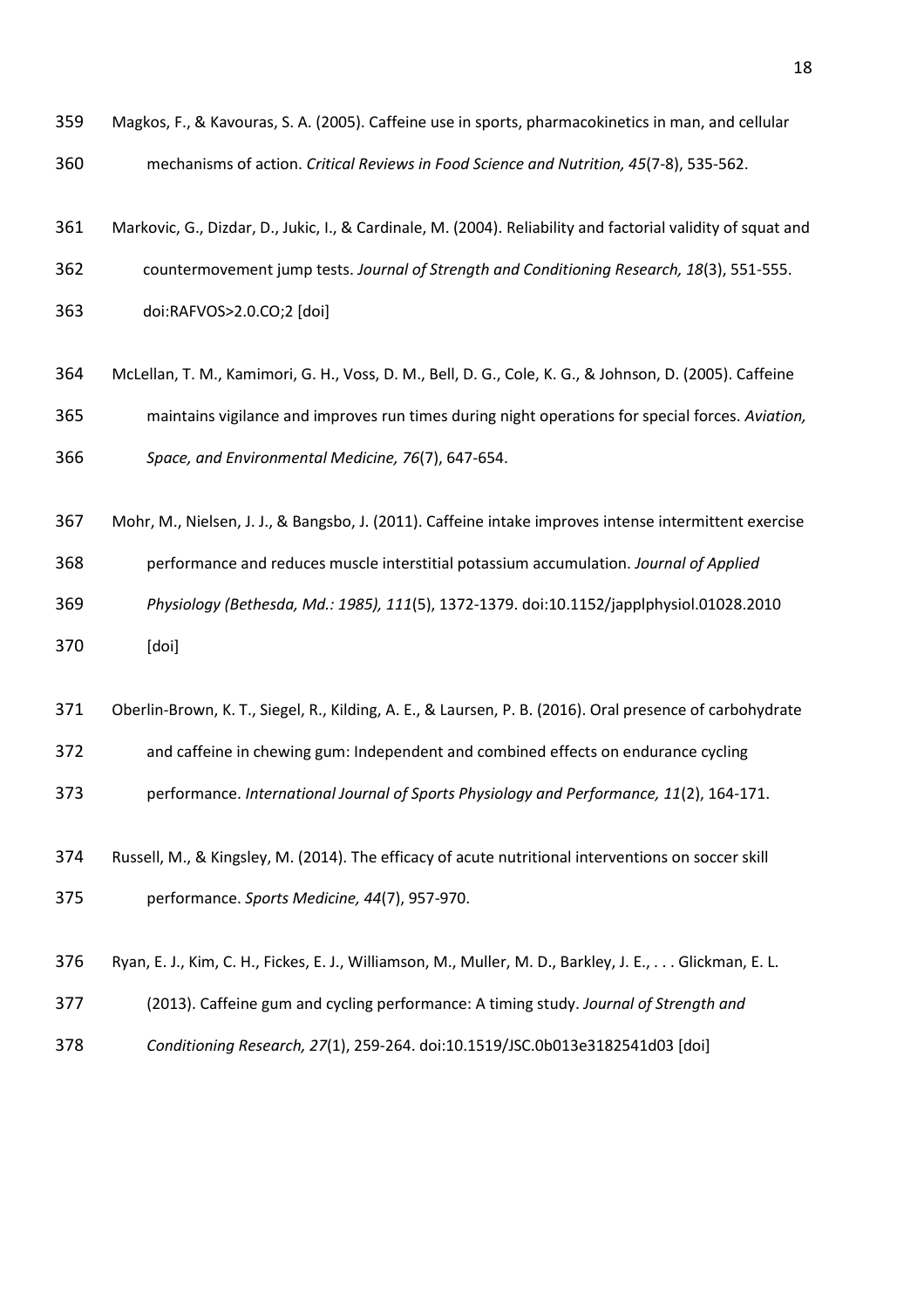| 379 | Santos, V. G., Santos, V. R., Felippe, L. J., Almeida Jr, J. W., Bertuzzi, R., Kiss, M. A., & Lima-Silva, A. E. |
|-----|-----------------------------------------------------------------------------------------------------------------|
| 380 | (2014). Caffeine reduces reaction time and improves performance in simulated-contest of                         |
| 381 | taekwondo. Nutrients, 6(2), 637-649.                                                                            |

Schneiker, K. T., Bishop, D., Dawson, B., & Hackett, L. P. (2006). Effects of caffeine on prolonged

 intermittent-sprint ability in team-sport athletes. *Medicine and Science in Sports and Exercise, 38*(3), 578.

 Spriet, L. L. (2014). Exercise and sport performance with low doses of caffeine. *Sports Medicine, 44*(2), 175-184.

 Timmins, T. D., & Saunders, D. H. (2014). Effect of caffeine ingestion on maximal voluntary contraction strength in upper- and lower-body muscle groups. *Journal of Strength and* 

*Conditioning Research, 28*(11), 3239-3244. doi:10.1519/JSC.0000000000000447 [doi]

Turner, A., Walker, S., Stembridge, M., Coneyworth, P., Reed, G., Birdsey, L., . . . Moody, J. (2011). A

 testing battery for the assessment of fitness in soccer players. *Strength & Conditioning Journal, 33*(5), 29-39.

Woolford, S. M., Polglaze, T., Rowsell, G., & Spencer, M. (2013). Field testing principles and

- protocols. In Tanner, R.K., Gore, C.J. (Ed.), *Physiological tests for elite athletes* (2nd ed., pp.
- 231). Champaign, IL: Human Kinetics.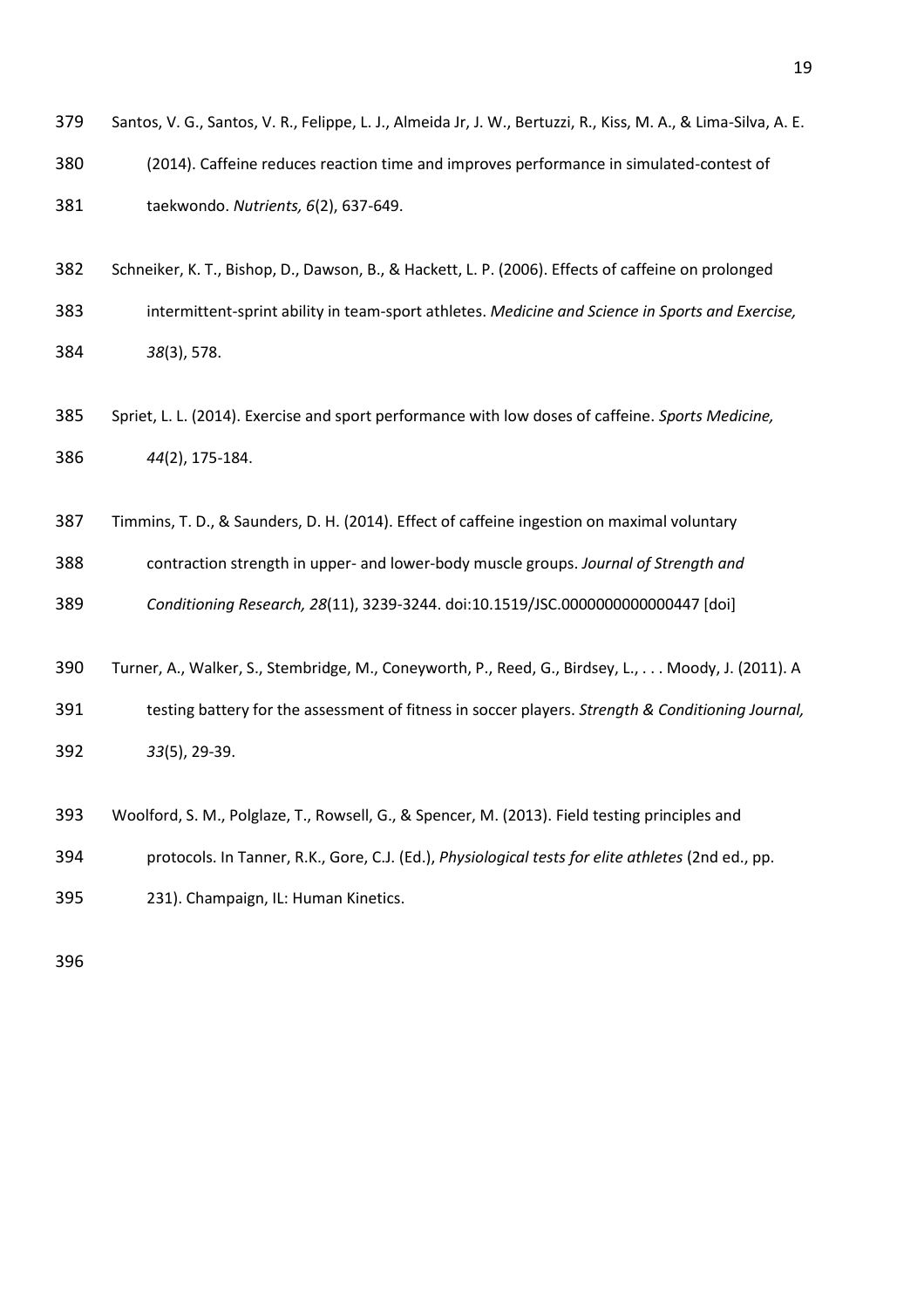**Figure Legends**

 **FIGURE 1.** (A) Total distance covered on the Yo-Yo intermittent recovery test level 1 (n = 10). Data 399 are expressed in as mean  $\pm$  SD. \* Caffeine significantly higher than placebo (p = 0.016). (B) Individual participant data on percentage improvement after caffeine ingestion. Dotted line represents no change.

 **FIGURE 2.** (A) Countermovement jump height (n = 10). Lines are individual participant data. Data are expressed in as mean ± SD. \* Caffeine significantly higher than placebo (*p* = 0.008). (B) Individual participant data on percentage improvement after caffeine ingestion. Dotted line represents no change.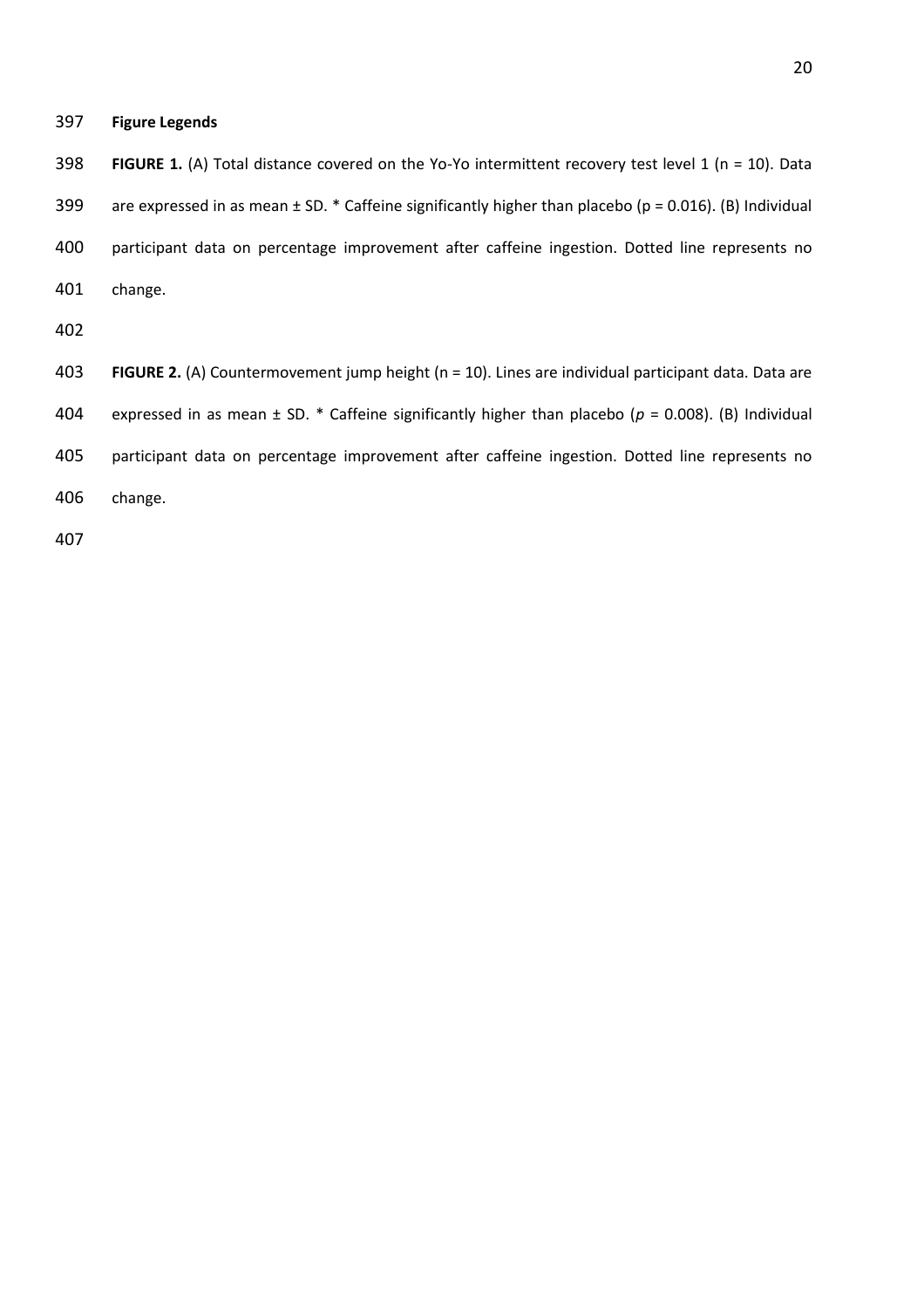